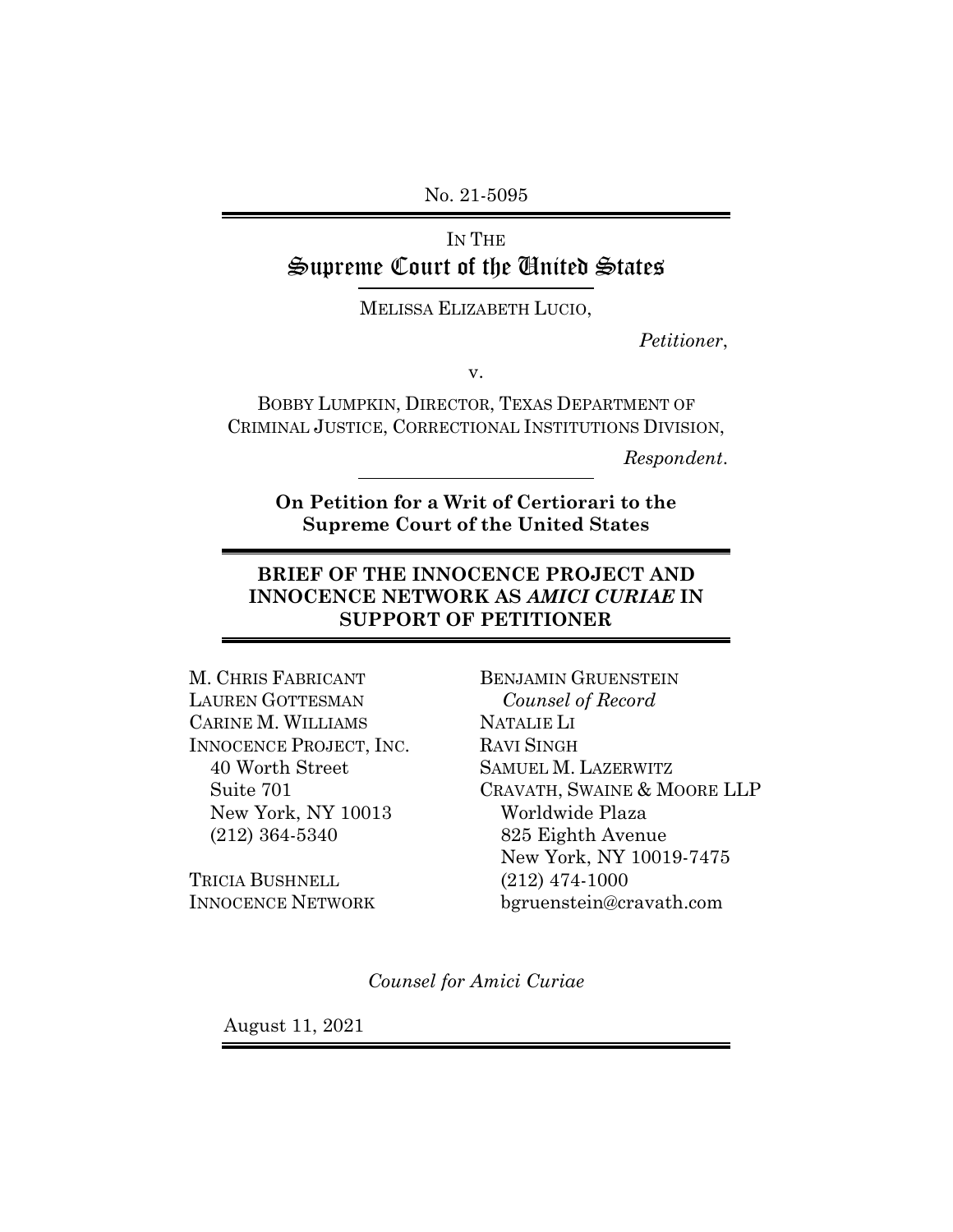## **TABLE OF CONTENTS**

|    |         | INTERESTS OF AMICI CURIAE 1                                                                                        |  |
|----|---------|--------------------------------------------------------------------------------------------------------------------|--|
|    |         |                                                                                                                    |  |
|    |         |                                                                                                                    |  |
| Ι. |         | The Right to Present a Complete Defense is<br>Clearly Established as a Matter of Federal                           |  |
|    | $A_{-}$ | This Court Has Consistently Held that<br>the Accused Must Be Allowed to                                            |  |
|    | В.      | The Sharply Divided Fifth Circuit En<br>Banc Decision Must Be Reversed and<br>Ms. Lucio's Case Should Be Remanded7 |  |
| Η. |         | False Confessions Are a Leading Cause of                                                                           |  |
|    | А.      | Certain Interrogation Practices and<br>Circumstances Are Known to Create a<br>Higher Risk of False Convictions 10  |  |
|    | Β.      | Circumstances and Interrogation<br>Practices Known to Create a Higher<br>Risk of False Convictions Exist in        |  |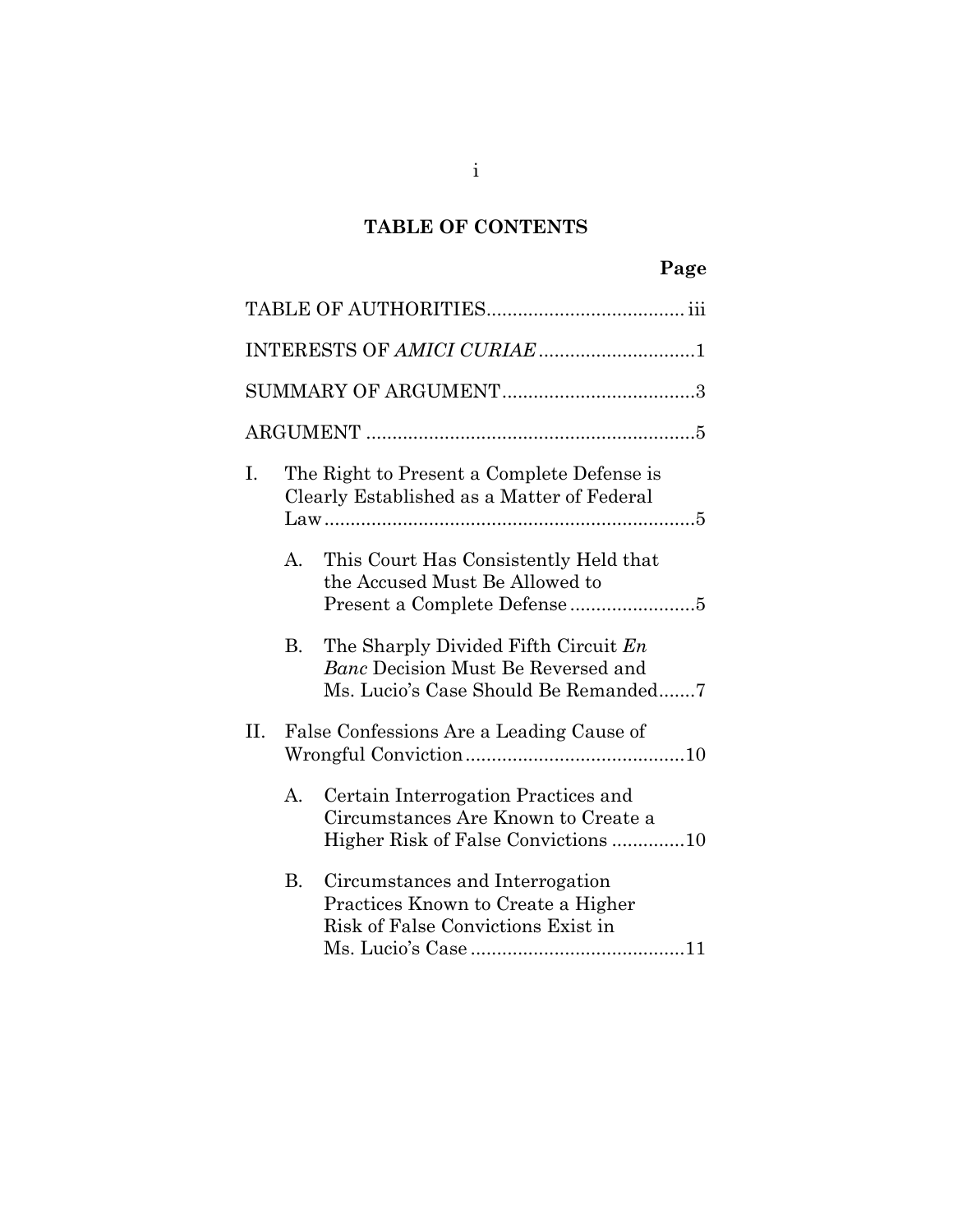|                   | Page                                                                                                                                                  |
|-------------------|-------------------------------------------------------------------------------------------------------------------------------------------------------|
| $\mathbf{C}$ .    | Confession Evidence Is Uniquely<br>Powerful and Defendants Challenging<br>its Reliability Must Be Permitted to<br>Provide Relevant Expert Testimony21 |
| <b>CONCLUSION</b> |                                                                                                                                                       |

ii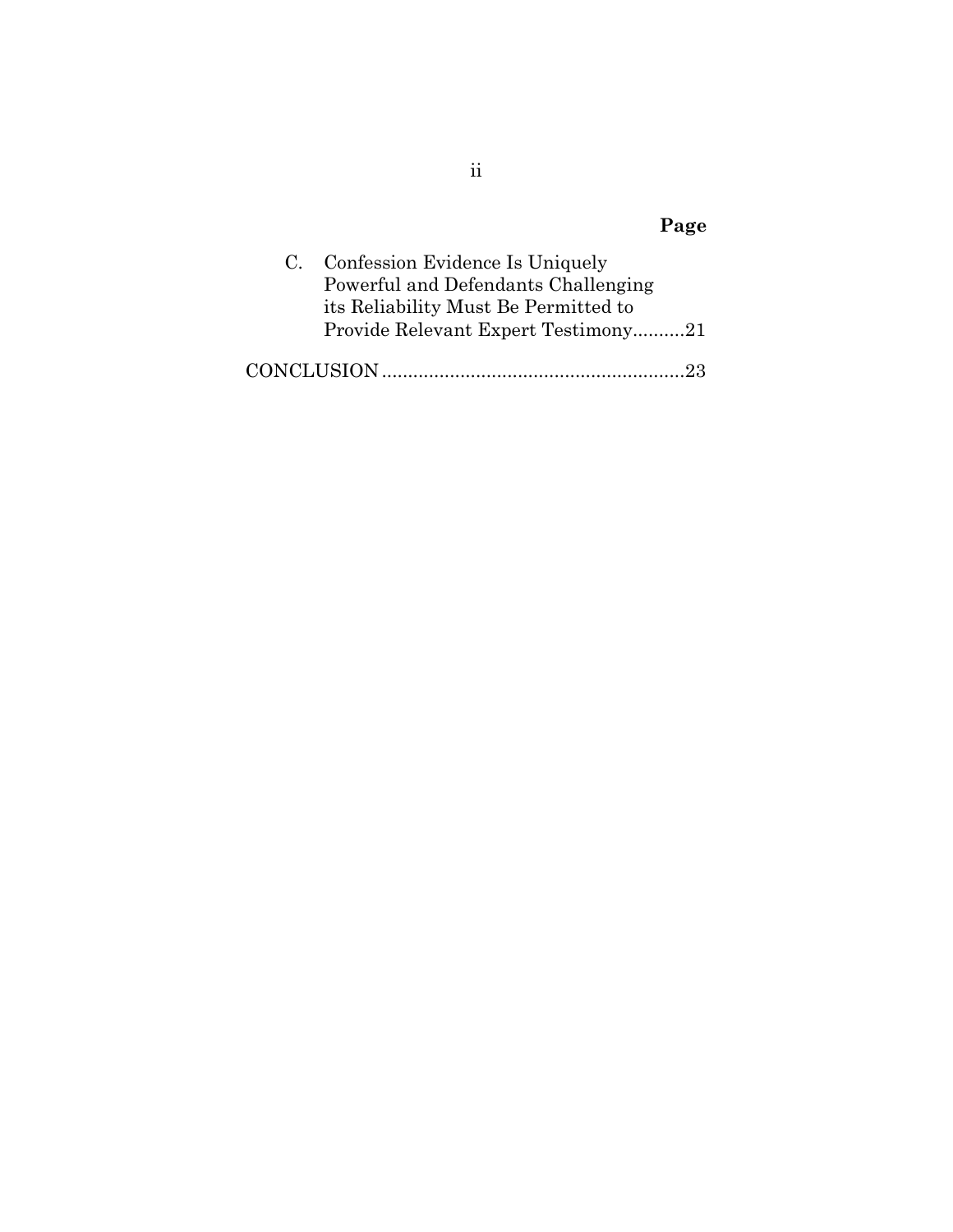## **TABLE OF AUTHORITIES**

# **Page(s)**

# <span id="page-3-0"></span>**Cases**

| <i>Barbe v. McBride</i> , 521 F.3d 443 (4th            |
|--------------------------------------------------------|
| <i>Brown v. Luebbers, 371 F.3d 458 (8th</i>            |
| California v. Trombetta, 467 U.S. 479                  |
| Chambers v. Mississippi, 410 U.S. 284                  |
| <i>Crane v. Kentucky</i> , 476 U.S. 683 (1986) 3, 5, 6 |
| Daubert v. Merrell Dow Pharms., Inc.,                  |
| <i>Ferensic v. Birkett,</i> 501 F.3d 469 (6th)         |
| <i>Fortini v. Murphy</i> , 257 F.3d 39 (1st Cir.       |
| <i>Gagne v. Booker</i> , 680 F.3d 493 (6th Cir.        |
| Gov't of Virgin Islands v. Mills, 956                  |
| <i>Grant v. Royal</i> , 886 F.3d 874 (10th Cir.        |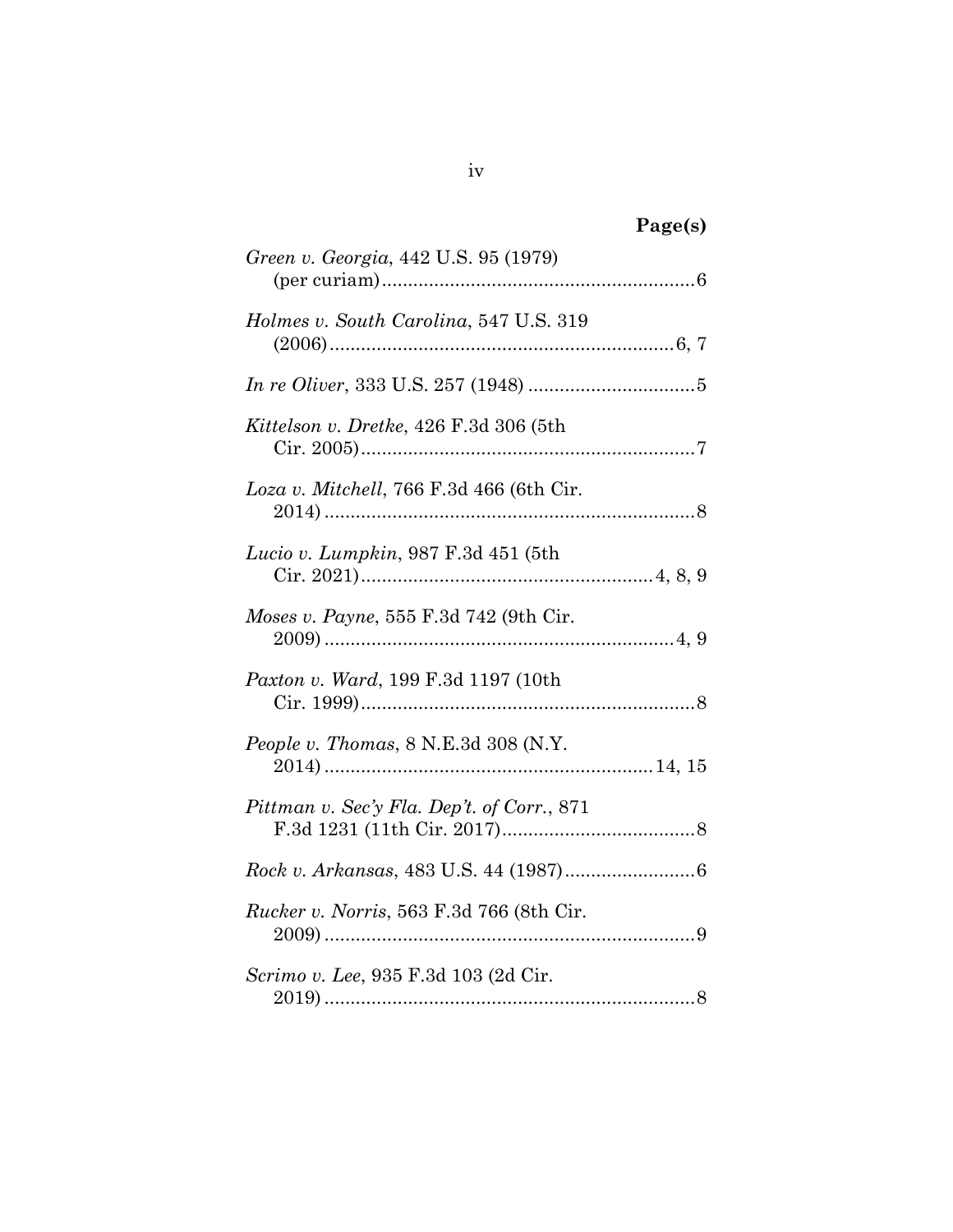| Smith v. Brookhart, 996 F.3d 402 (7th      |
|--------------------------------------------|
| <i>State v. Eskew, 390 P.3d 129 (Mont.</i> |
| Troy v. Sec'y, Fla. Dep't of Corr., 763    |
| United States v. Scheffer, 523 U.S. 303    |
|                                            |

# **Other Authorities**

| Brief for the Innocence Network as<br>Amicus Curiae, People v. Thomas, 8 |
|--------------------------------------------------------------------------|
|                                                                          |
| Danielle E. Chojnacki et al., An                                         |
| <i>Empirical Basis for the Admission of</i>                              |
| <b>Expert Testimony on False</b>                                         |
| Confessions, 40 Ariz. St. L. J. 1                                        |
|                                                                          |
| Deborah Davis & Richard A. Leo,                                          |
| Commentary: Overcoming Judicial                                          |
| Preferences for Person-Versus                                            |
| Situation-Based Analyses of                                              |
| <i>Interrogation-Induced Confessions,</i>                                |
| 38 J. Am. Acad. Psychiatry & L. 187                                      |
|                                                                          |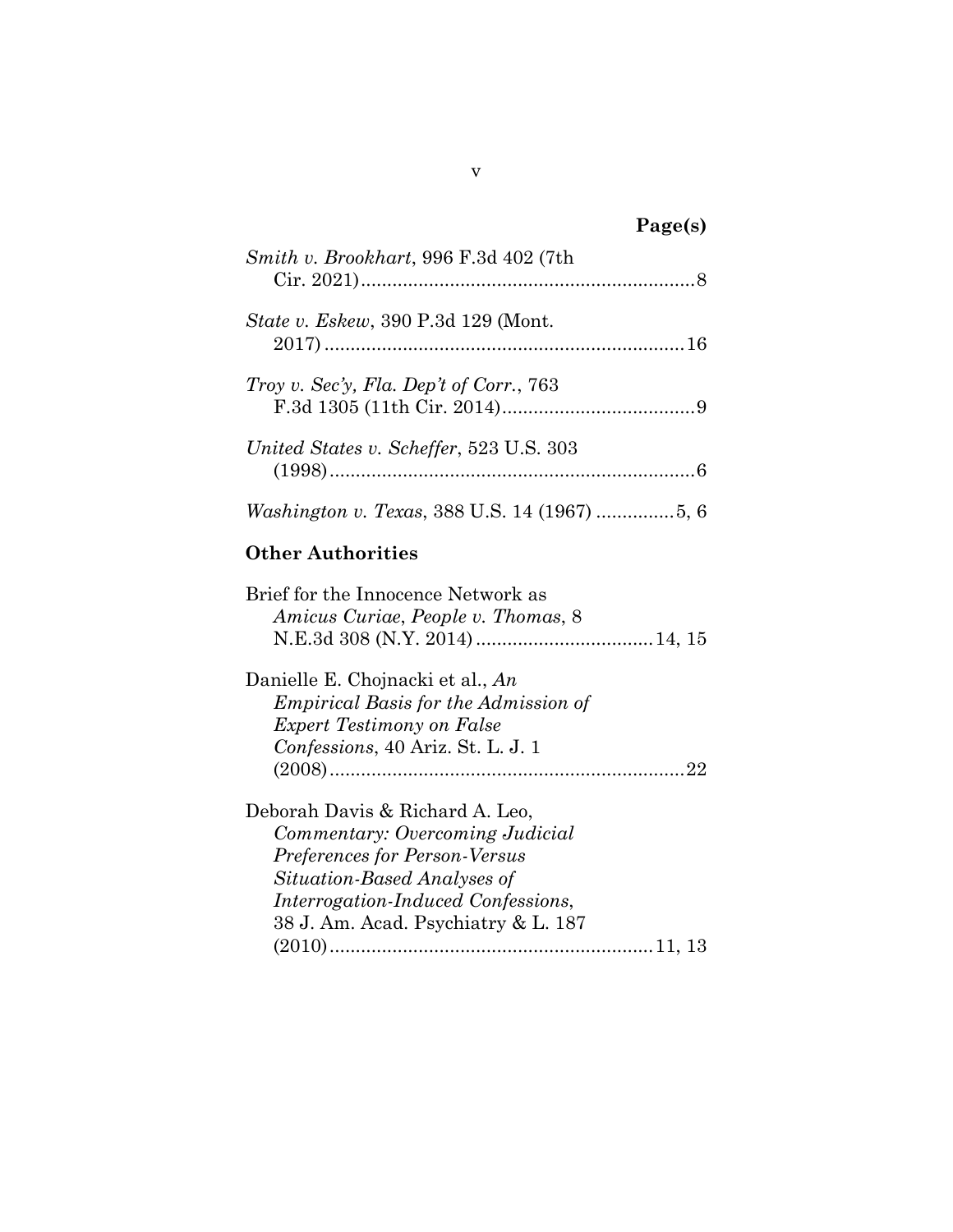| Detailed View, National Registry of<br>Exonerations,                                                            |  |
|-----------------------------------------------------------------------------------------------------------------|--|
| https://www.law.umich.edu/special/e<br>xoneration/ Pages/detaillist.aspx 20                                     |  |
| Fred E. Inbau et al., Criminal                                                                                  |  |
| Interrogation and Confessions (5th                                                                              |  |
| Gisli H. Gudjonsson, The Psychology of<br>Interrogations and Confessions                                        |  |
|                                                                                                                 |  |
| Gisli H. Gudjonsson & John Pearse,<br><b>Suspect Interviews and False</b><br>Confessions, 20 Current Directions |  |
|                                                                                                                 |  |
| Gisli H. Gudjonsson et al., <i>Custodial</i><br>Interrogation: What Are the                                     |  |
| <b>Background Factors Associated with</b>                                                                       |  |
| Claims of False Confession to Police?,                                                                          |  |
| 18 J. of Forensic Psych. 266 (2007)  16                                                                         |  |
| Henry Otgaar et al., The Link Between                                                                           |  |
| Suggestibility, Compliance, and                                                                                 |  |
| False Confessions: A Review Using                                                                               |  |
| <i>Experimental and Field Studies, 35</i>                                                                       |  |
|                                                                                                                 |  |
| Innocence Project, <i>DNA Exonerations in</i>                                                                   |  |
| <i>the United States,</i>                                                                                       |  |
| https://innocenceproject.org/dna-                                                                               |  |
| exonerations-in-the-united-states/2, 10                                                                         |  |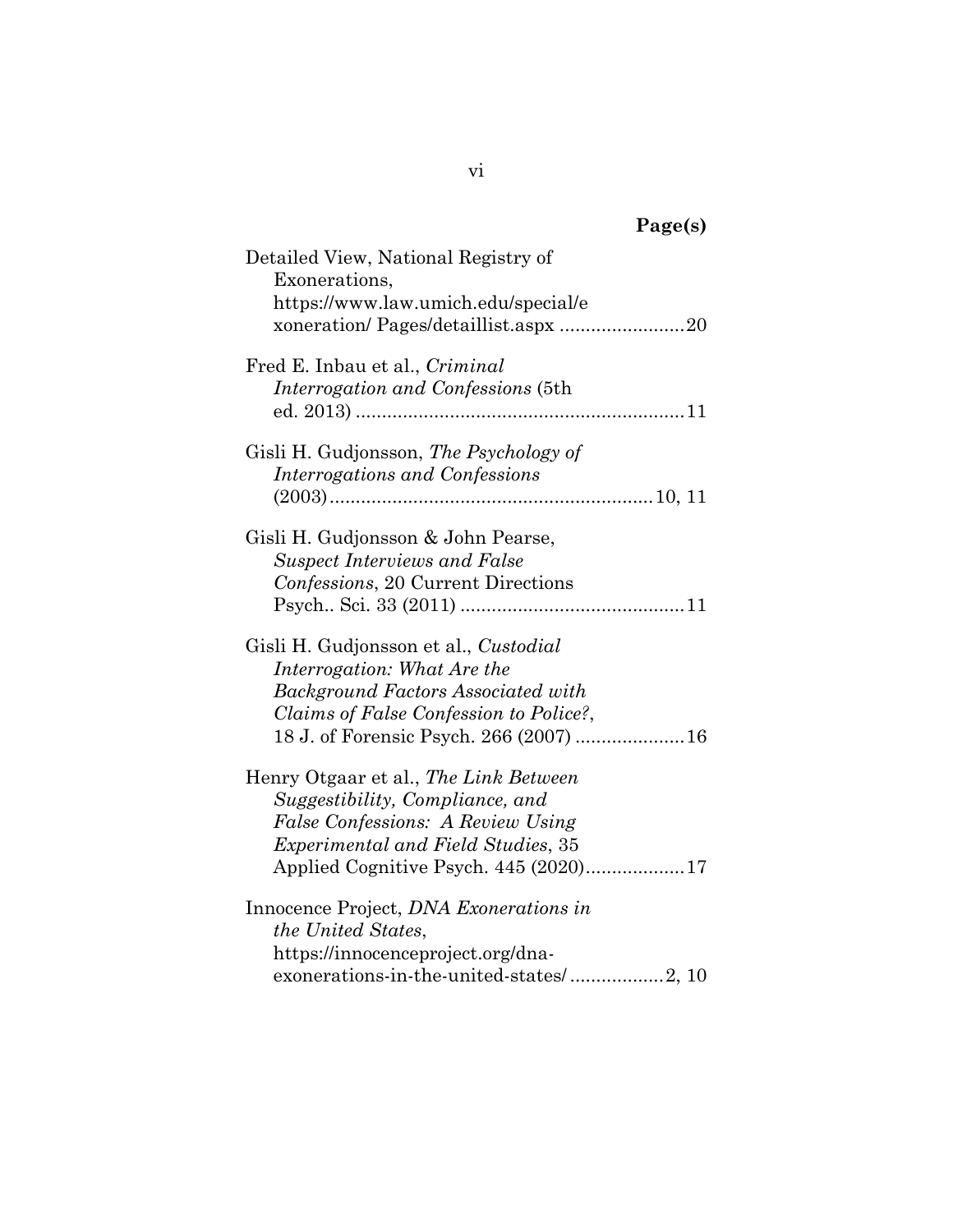|  | 'age(s) |  |
|--|---------|--|
|  |         |  |

| Keith A. Findley et al., Shaken Baby     |
|------------------------------------------|
| Syndrome, Abusive Head Trauma,           |
| and Actual Innocence: Getting it         |
| Right, 12 Hous. J. Health L. & Pol'y     |
|                                          |
| Kim E. Drake, Interrogative              |
| Suggestibility: Life Adversity,          |
| Neuroticism, and Compliance, 48          |
| Personality & Individual Differences     |
|                                          |
| Kim E. Drake et al., Gender Differences  |
| in the Interplay Between Exposure to     |
| Trauma and Parental Disturbances         |
| Within The Home, Stress-Sensitivity      |
| and Reported False Confessions in        |
| <i>Adolescents, 87 Personality &amp;</i> |
| Individual Differences 282 (2015)19      |
| Lenore E. A. Walker, The Battered        |
| Women Syndrome (2017)  4, 13, 17, 18     |
| Martha Gault-Sherman et al., Gender      |
| and the Associated Impairments of        |
| Childhood Sexual Abuse: A National       |
| Study of Icelandic Youth, 69 Soc. Sci.   |
|                                          |
| Maurice Possley, Adrian Thomas,          |
| National Registry of Exonerations,       |
| https://www.law.umich.edu/special/e      |
| xoneration/Pages/casedetail.aspx?cas     |
| eid=4449 (last updated Nov. 20,          |
|                                          |

vii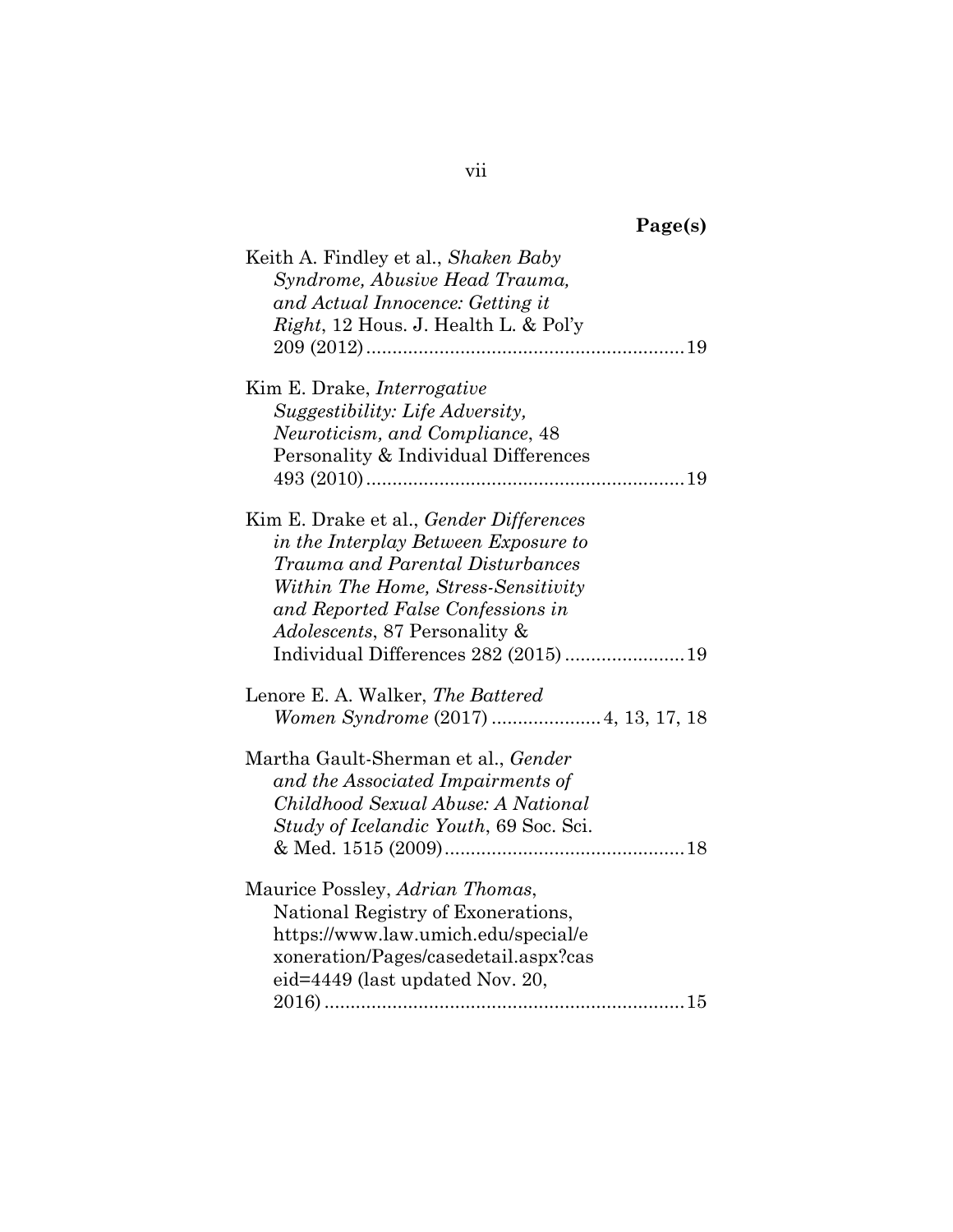| Maurice Possley, <i>Jasmine Eskew</i> ,   |
|-------------------------------------------|
| National Registry of Exonerations,        |
| https://www.law.umich.edu/special/e       |
| xoneration/Pages/casedetail.aspx?cas      |
| eid=5267 (last updated Jan. 25,           |
|                                           |
| National Registry of Exonerations,        |
| https://www.law.umich.edu/special/e       |
|                                           |
| Richard A. Leo, False Confessions:        |
| Causes, Consequences, and                 |
| Implications, 37 J. Am. Acad.             |
|                                           |
| Richard A. Leo & Brittany Liu, What Do    |
| <i>Potential Jurors Know About Police</i> |
| Interrogation Techniques and False        |
| Confessions?, 27 Behav. Scis. & L.        |
|                                           |
| Saul M. Kassin, Why Confessions           |
| Trump Innocence, 67 Am. Psych. 431        |
|                                           |
| Saul M. Kassin & Gisli H. Gudjonsson,     |
| The Psychology of Confessions: A          |
| Review of the Literature and Issues,      |
|                                           |
|                                           |

viii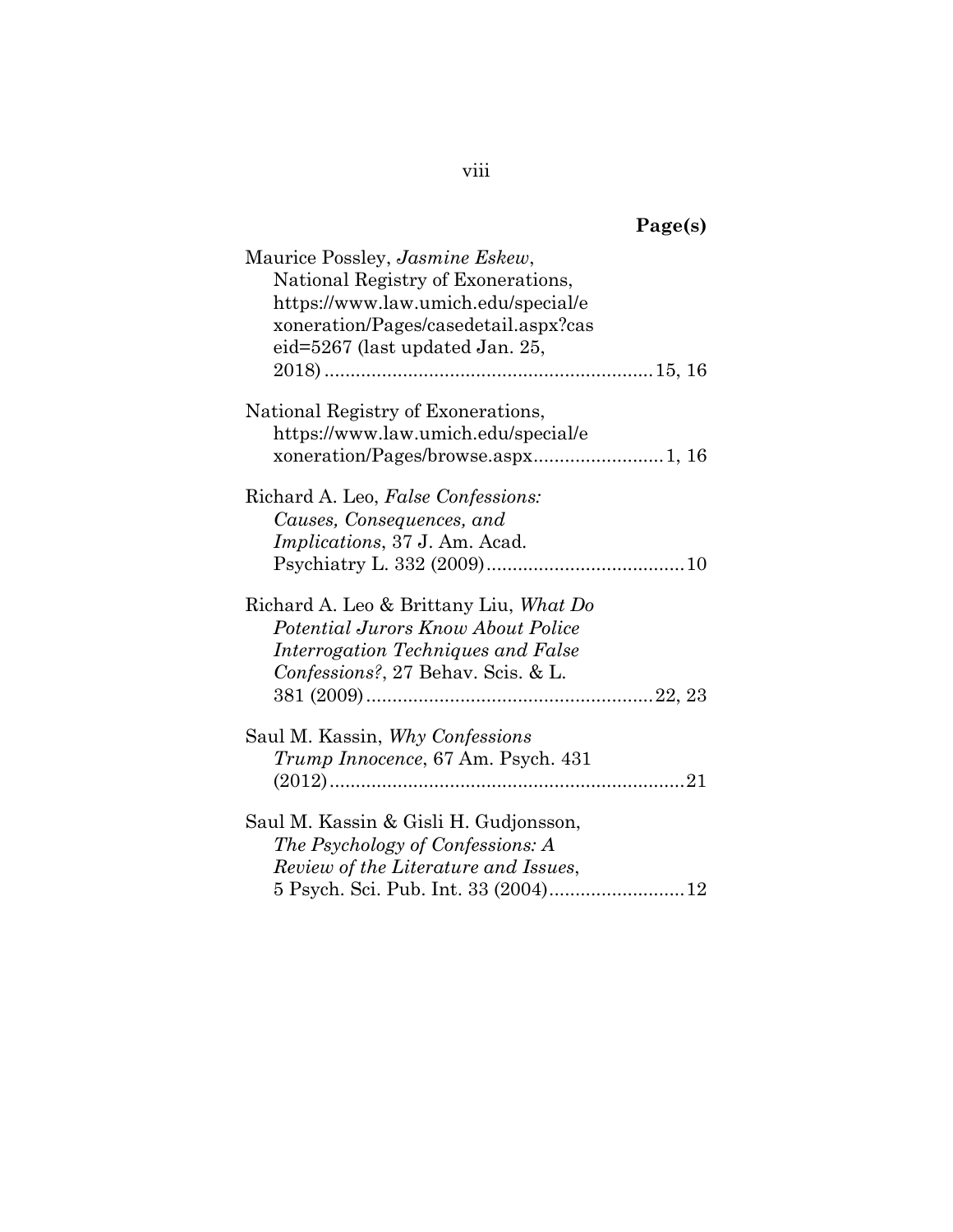| Saul M. Kassin & Katherine Neumann,          |
|----------------------------------------------|
| On the Power of Confession Evidence:         |
| An Experimental Test of the                  |
| Fundamental Difference Hypothesis,           |
|                                              |
| Saul M. Kassin & Lawrence                    |
| Wrightsman, Confession Evidence, in          |
| The Psychology of Evidence and               |
| <i>Trial Procedure</i> (S. Kassin & L.       |
|                                              |
| Saul M. Kassin et al., On the General        |
| Acceptance of Confessions Research:          |
| <i><b>Opinions of the Scientific</b></i>     |
| Community, 73 Am. Pscyh. 63 (2018) 17, 21    |
| Saul M. Kassin et al., <i>Police</i>         |
| Interviewing and Interrogation, 31 L.        |
|                                              |
| Saul M. Kassin et al., <i>Police-Induced</i> |
| Confessions: Risk Factors and                |
| <i>Recommendations</i> , 34 L. & Hum.        |
|                                              |
| Steven A. Drizin & Richard A. Leo, The       |
| Problem of False Confessions in the          |
| Post-DNA World, 82 N.C. L. Rev. 891          |
|                                              |
|                                              |

ix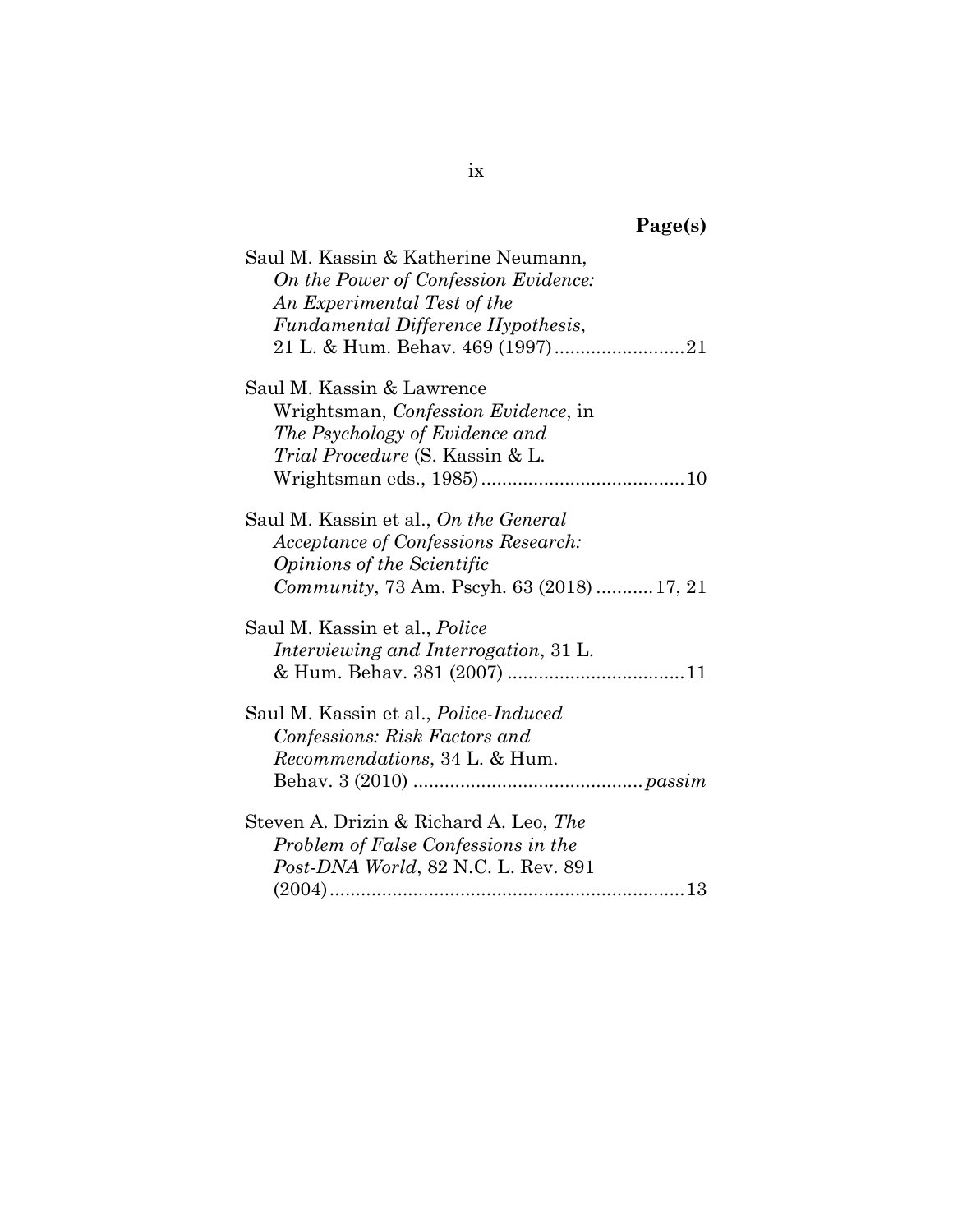| U.S. Dep't of Justice, <i>Practice</i>  |  |
|-----------------------------------------|--|
| <b>Implications of Current Domestic</b> |  |
| <i>Violence Research: For Law</i>       |  |
| Enforcement, Prosecutors and            |  |
|                                         |  |

x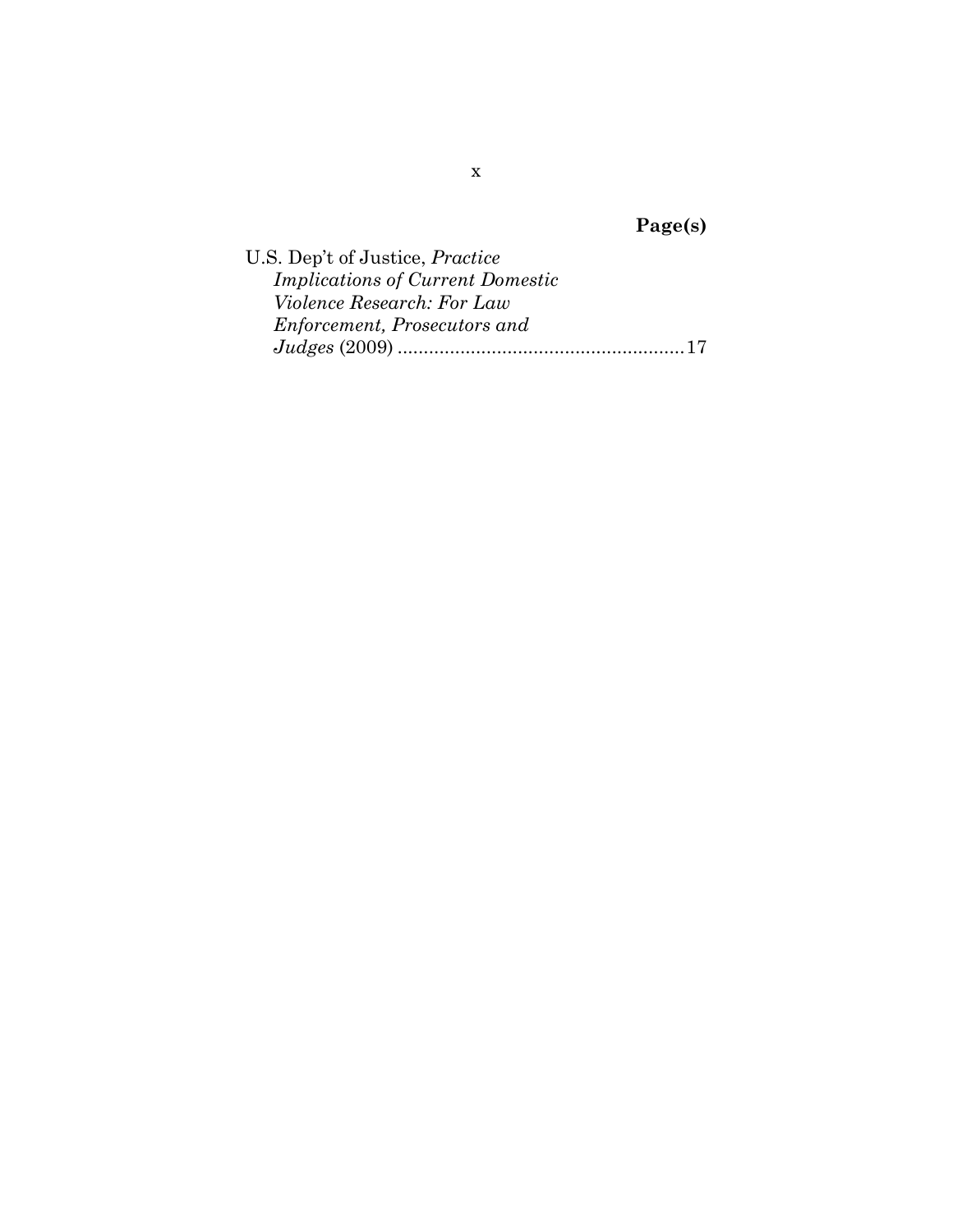#### **INTERESTS OF** *AMICI CURIAE***[1](#page-11-2)**

<span id="page-11-0"></span>The Innocence Project, Inc. ("Innocence Project") was established nearly 30 years ago, in 1992, to provide *pro bono* representation to those who may be able to prove their actual innocence through postconviction record development. The Innocence Network ("Network") is an association of organizations (of which the Innocence Project is a member) who likewise seek to prove the actual innocence of wrongfully convicted people through post-conviction proceedings. The 68 current members of the Network represent people with innocence claims in all 50 states and the District of Columbia and Puerto Rico, as well as Australia, Argentina, Brazil, Canada, Ireland, Israel, Italy, the Netherlands, the United Kingdom, and Taiwan.

<span id="page-11-1"></span>Since 1989, the National Registry of Exonerations has documented 2,839 exonerations. *See* National Registry of Exonerations, https://www.law.umich.edu/special/exoneration/Page s/browse.aspx. The Innocence Project and the Network have represented hundreds of these exonerees, proving actual innocence in 268 cases with irrefutable DNA evidence. In approximately half of

<span id="page-11-2"></span><sup>&</sup>lt;sup>1</sup> The parties have consented to the filing of this brief. Pursuant to Supreme Court Rule 37.6, counsel for *amici* certifies that no counsel for a party authored this brief in whole or in part, and no party or its counsel made a monetary contribution intended to fund the preparation or submission of this brief. No person other than *amici*, its members, or its counsel made a monetary contribution to this brief's preparation or submission.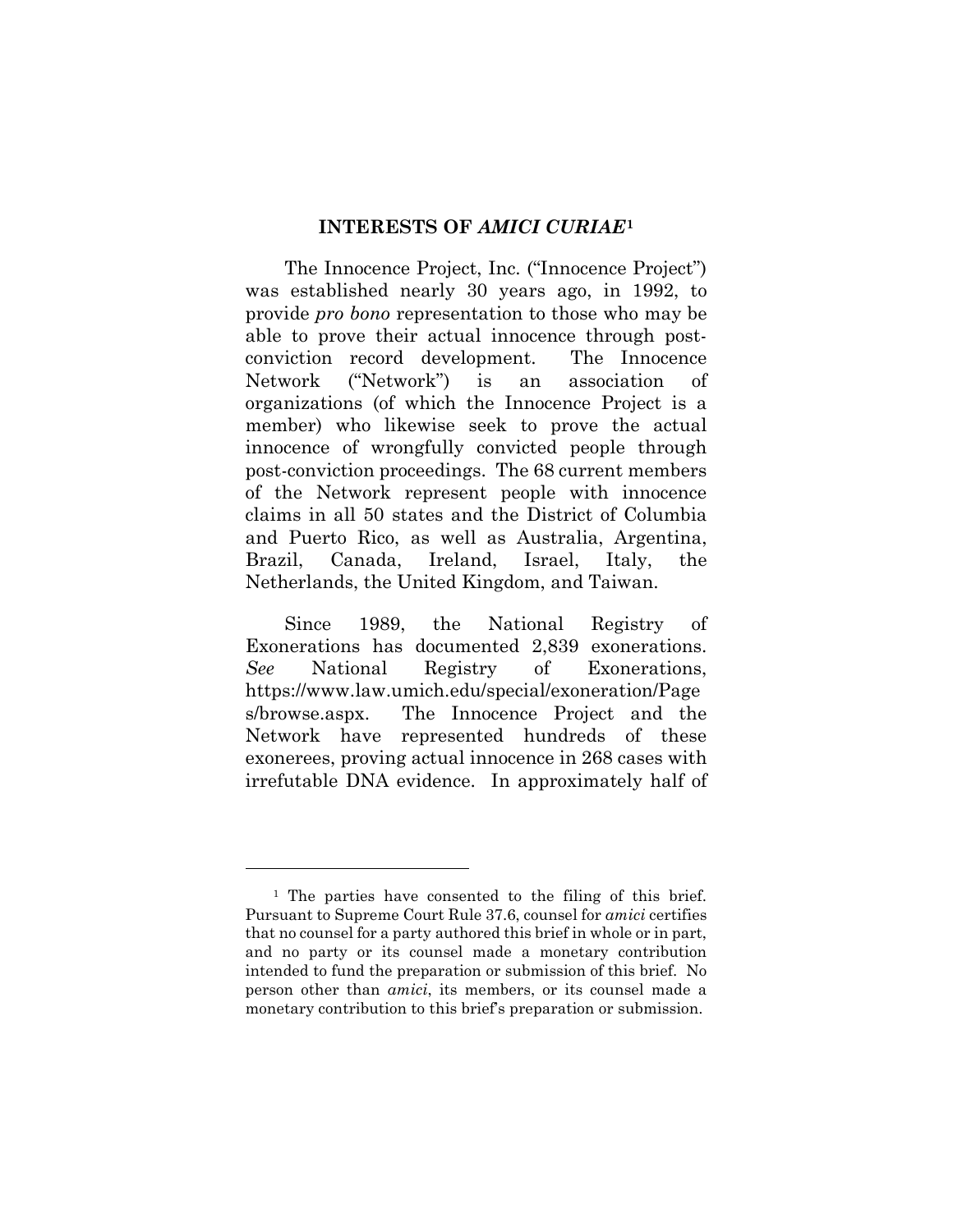these cases, the exoneration litigation helped reveal the true perpetrators.

The Innocence Project also participates in cases outside of the post-conviction phase of litigation—on a consult or co-counsel basis or, as here, as *amicus curiae—*in cases where the outcome of an issue in dispute may create precedent that either significantly aggravates or significantly mitigates one or more risks of wrongful conviction.

In addition to providing *pro bono* legal services, the Innocence Project works to prevent future miscarriages of justice.

The work of the Innocence Project and the Network helps to ensure a more just and safer society by enhancing the truth-finding function of our courts.

As leading national advocates for the wrongfully convicted, *amici curiae* have a compelling interest in ensuring that due process and rights to present a complete defense are meaningfully safeguarded, particularly in cases where the reliability of a confession is fairly in dispute.

<span id="page-12-0"></span>Relying on nearly three decades of exoneration data, the Innocence Project has identified the chief risk factors for wrongful convictions and advocates to legislatively and administratively remediate them. False confessions are among the leading causes of wrongful convictions. *See* Innocence Project, *DNA Exonerations in the United States*, https://innocenceproject.org/dna-exonerations-in-theunited-states/ (hereinafter "*DNA Exonerations*"). *Amici curiae* are deeply invested in protecting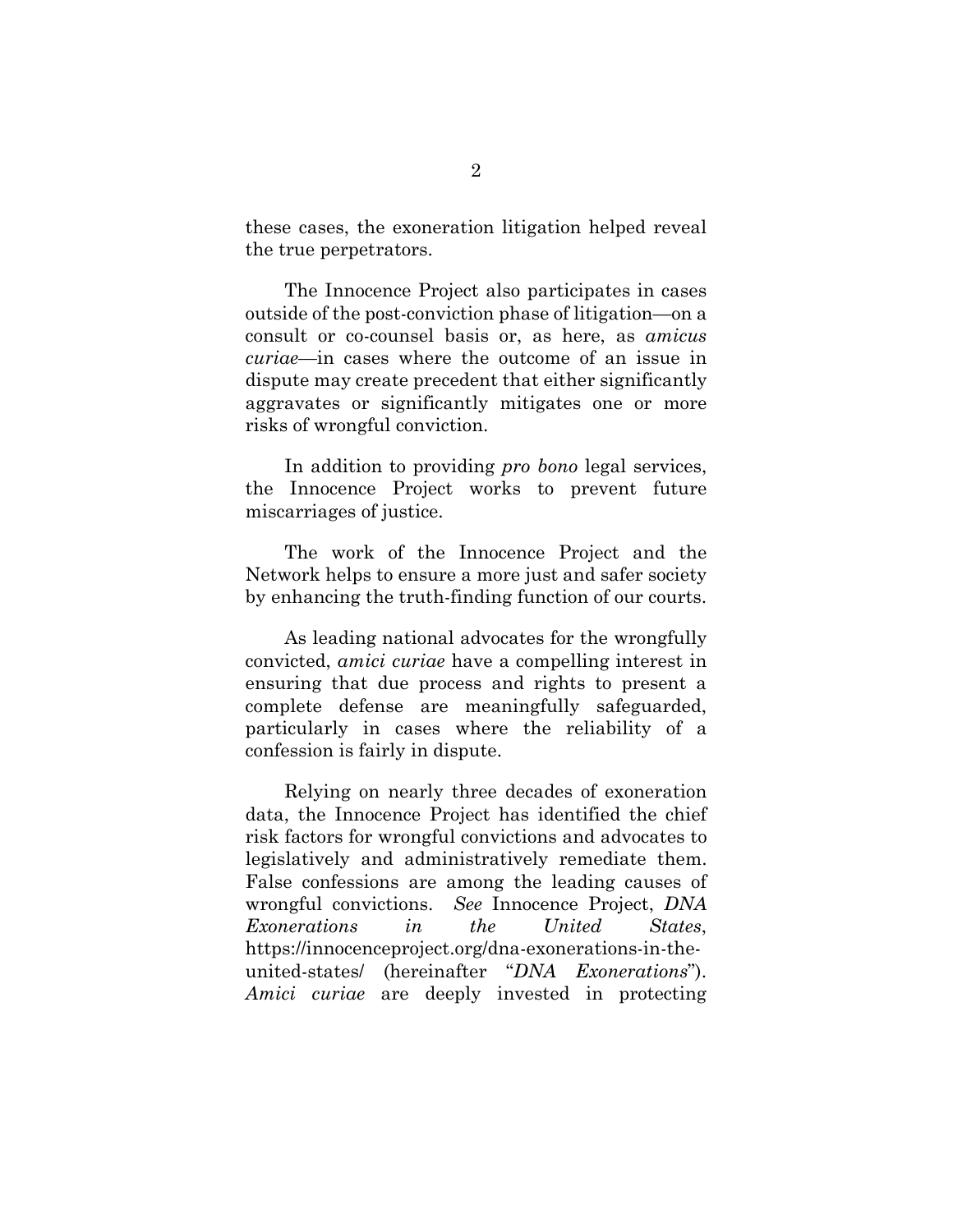innocent people from wrongful convictions that were secured by coerced and false confessions. Our decades of experience with prosecuting post-conviction cases and advocating for reforms to improve the reliability of confession evidence makes clear that women accused of infanticide are particularly susceptible to the psychological pressures of interrogations and at heightened risk for falsely confessing.

Here, the Fifth Circuit's sharply divided *en banc* decision held that the exclusion of reliable, expert testimony relevant to the credibility of Melissa Lucio's confession was not in violation of any clearly established federal right to present a complete defense. In so holding, the Fifth Circuit did not comply with this Court's decisions in *Crane v. Kentucky*, 476 U.S. 683 (1986) and *Chambers v. Mississippi*, 410 U.S. 284 (1973), and profoundly aggravates the already significant wrongful conviction risk posed by the sort of confession evidence at issue here.

Accordingly, the undersigned submit this brief to urge the Court to grant review.

#### <span id="page-13-2"></span><span id="page-13-1"></span>**SUMMARY OF ARGUMENT**

<span id="page-13-0"></span>*Crane* and *Chambers* clearly established that a defendant's right to present a complete defense is violated if a state court: (i) excludes evidence critical to the defense, *Crane*, 476 U.S. at 689, 691; *Chambers*, 410 U.S. at 302, and (ii) provides an arbitrary reason for such exclusion, *Crane*, 476 U.S. at 689, 690–91; *Chambers*, 410 U.S. at 296 & n.8, 302.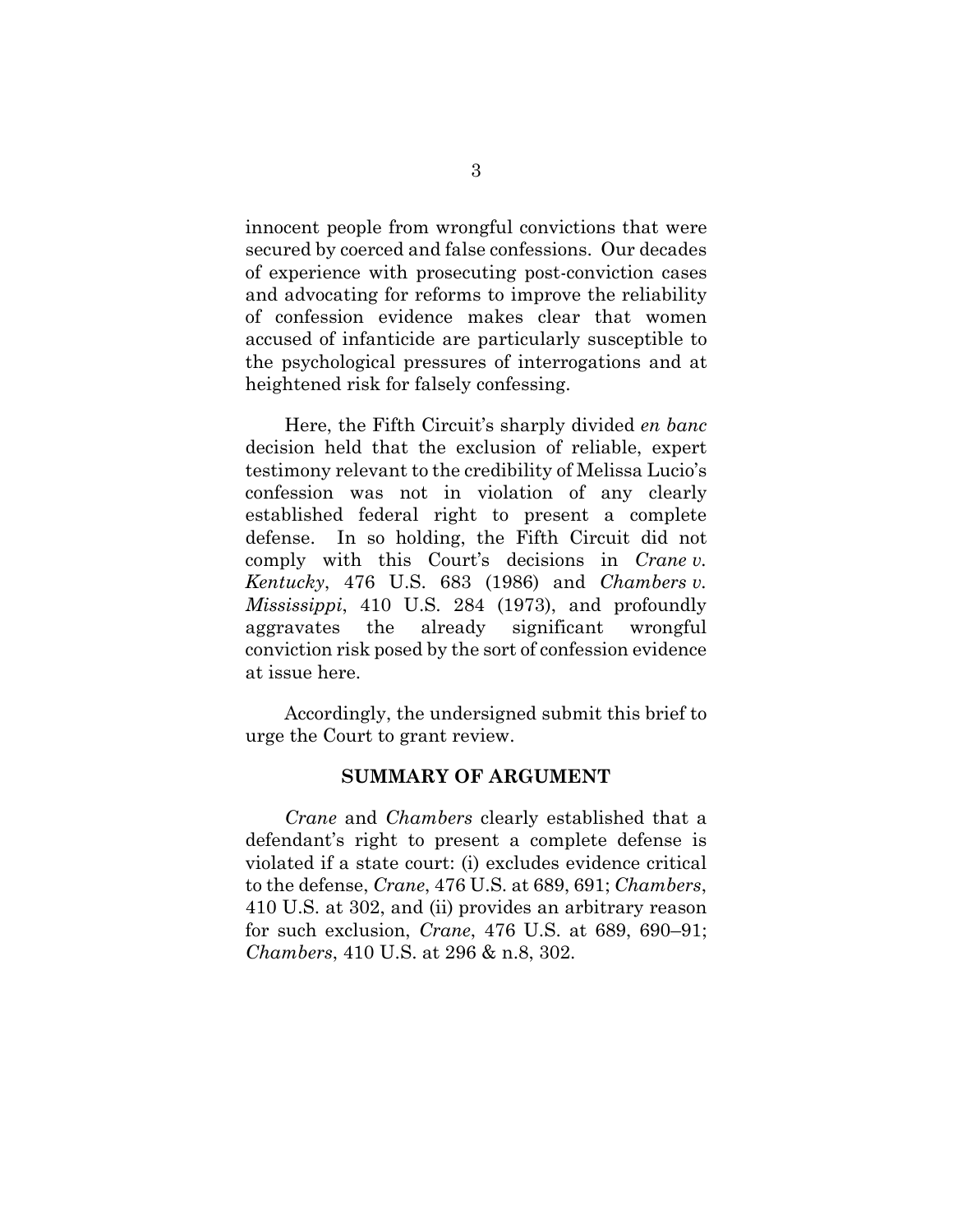<span id="page-14-0"></span>Contrary to the majority of federal circuit courts, the Fifth and Ninth Circuits have held that the right to present a complete defense applies only when a state court excludes evidence based on categorical evidentiary rules. *See Lucio v. Lumpkin*, 987 F.3d 451, 470–73 (5th Cir. 2021) (plurality opinion); *id*. at 489–90 (Southwick, J., concurring); *Moses v. Payne*, 555 F.3d 742, 758–60 (9th Cir. 2009).

<span id="page-14-1"></span>Yet this Court has never restricted its holdings in the complete-defense right cases to such a limiting principle. Review by this Court is therefore necessary to resolve this conflict among the circuits as to the application of *Crane*, *Chambers* and their progeny.

<span id="page-14-2"></span>Review is also necessary to ensure the availability and admissibility of reliable, expert testimony concerning false confessions. Police interrogation may sometimes psychologically pressure even innocent people to confess to crimes they did not commit. When the interrogated suspect is a battered woman, as she was in this case, such risks are heightened, Lenore E. A. Walker, *The Battered Women Syndrome* 457–60 (2017), and the need for expert testimony to explain these risks to lay juries are more acute.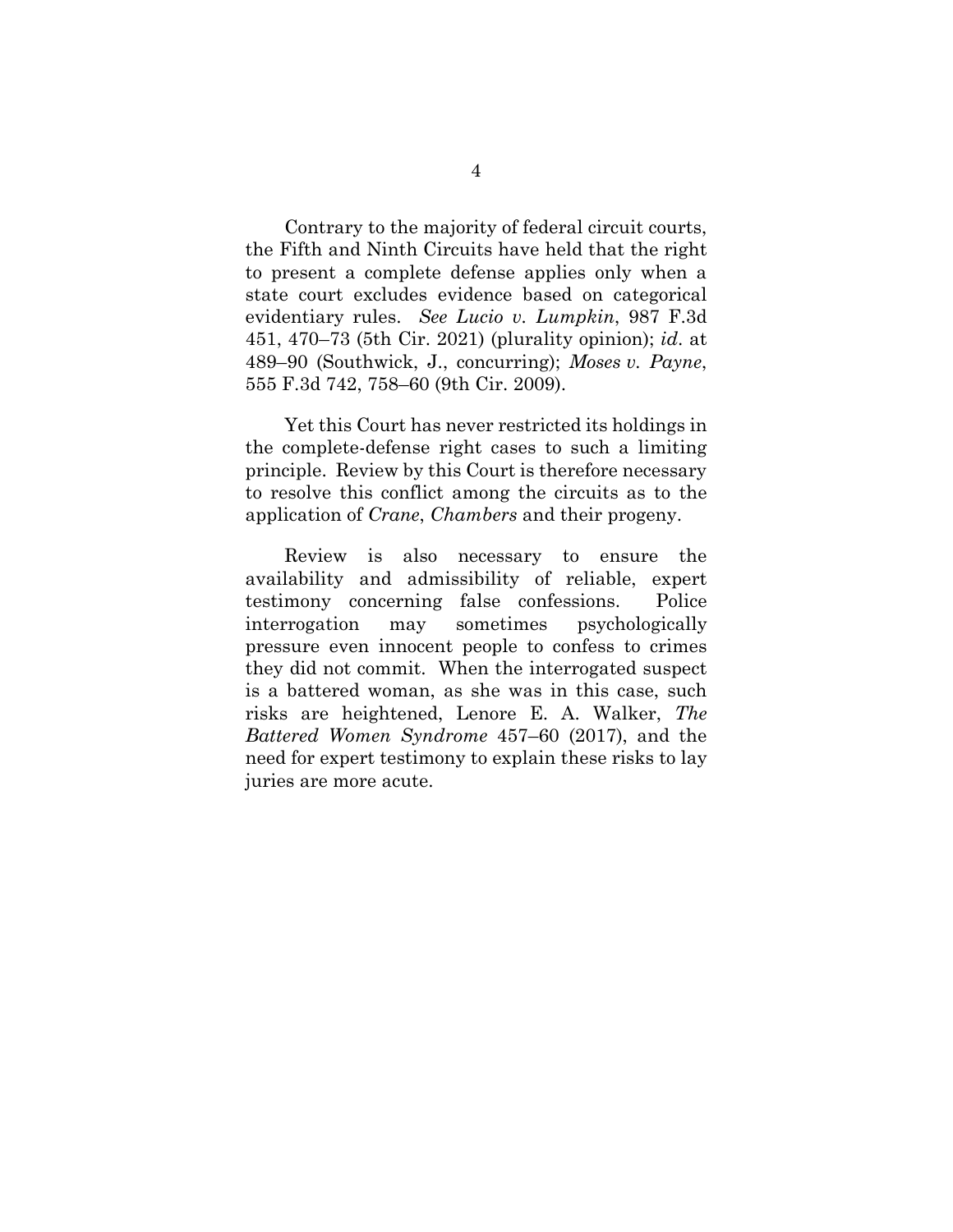#### **ARGUMENT**

<span id="page-15-1"></span><span id="page-15-0"></span>**I. The Right to Present a Complete Defense is Clearly Established as a Matter of Federal Law**

### <span id="page-15-2"></span>**A. This Court Has Consistently Held that the Accused Must Be Allowed to Present a Complete Defense**

<span id="page-15-5"></span><span id="page-15-4"></span><span id="page-15-3"></span>"[T]he Constitution guarantees criminal defendants 'a meaningful opportunity to present a complete defense.'" *Crane*, 476 U.S. at 690 (quoting *California v. Trombetta*, 467 U.S. 479, 485 (1984)). With roots in both the Compulsory Process Clause of the Sixth Amendment and the Due Process Clause of the Fourteenth Amendment, *id.*, this guarantee embodies the Constitution's commitment to ensuring criminal defendants may contest their guilt or demonstrate their innocence, *see Chambers*, 410 U.S. at 294 ("The right of an accused in a criminal trial to due process is, in essence, the right to a fair opportunity to defend against the State's accusations."); *Washington v. Texas*, 388 U.S. 14, 19 (1967) ("The right to offer the testimony of witnesses, and to compel their attendance, if necessary, is in plain terms the right to present a defense."); *In re Oliver*, 333 U.S. 257, 273 (1948) ("A person's right to . . . an opportunity to be heard in his defense . . . [is] basic in our system of jurisprudence . . . .").

<span id="page-15-7"></span><span id="page-15-6"></span>The ability to introduce evidence critical to the accused's defense is core to the Constitution's complete-defense right. *See Crane*, 476 U.S. at 690; *see also Chambers*, 410 U.S. at 302 ("Few rights are more fundamental than that of an accused to present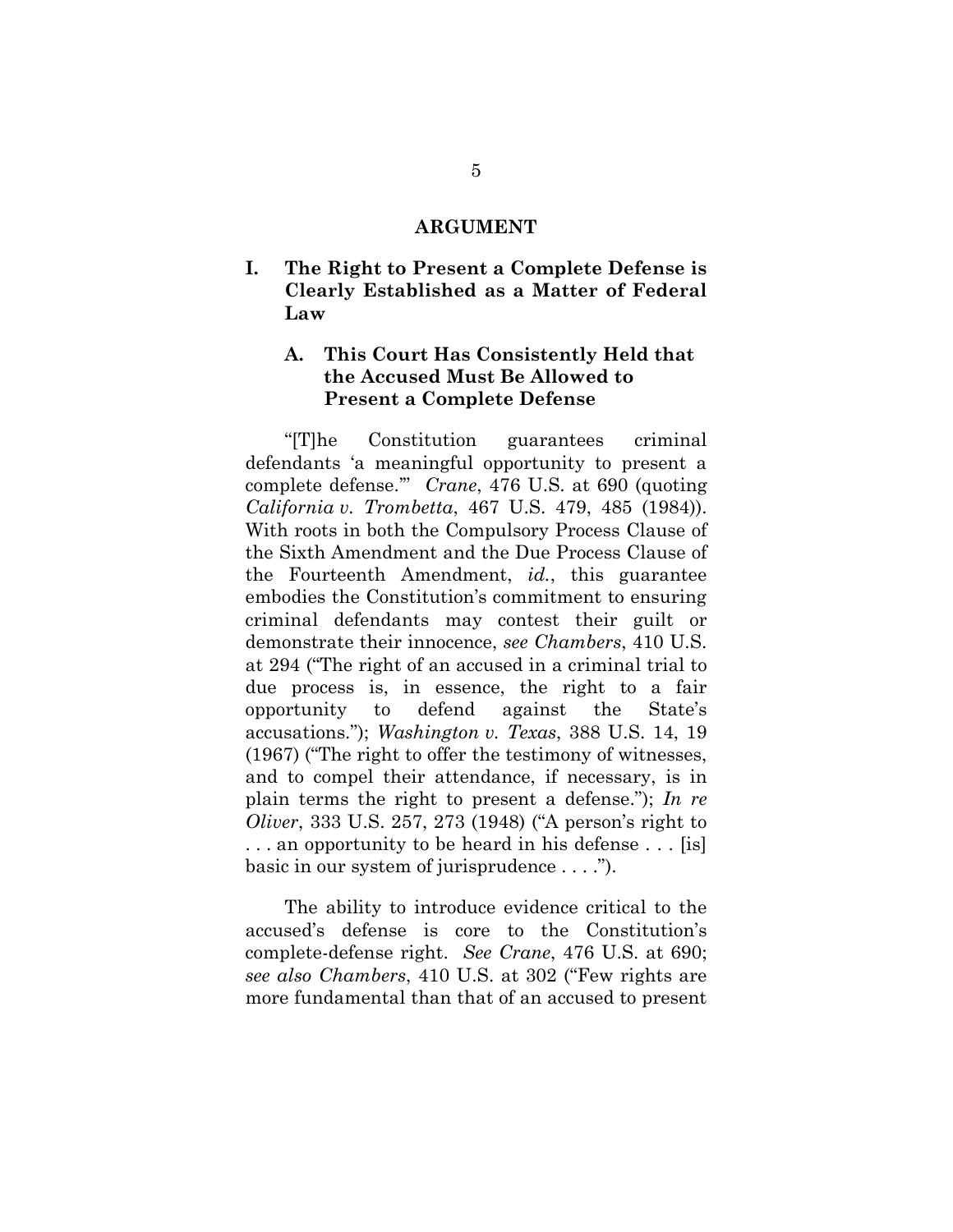<span id="page-16-6"></span>witnesses in his own defense."); *Washington*, 388 U.S. at 23 ("The Framers of the Constitution did not intend to commit the futile act of giving to a defendant the right to secure the attendance of witnesses whose testimony he had no right to use.").

<span id="page-16-5"></span><span id="page-16-4"></span><span id="page-16-3"></span><span id="page-16-2"></span><span id="page-16-1"></span><span id="page-16-0"></span>Of course, this right does not entitle the accused to introduce any and all evidence to the court's and the jury's attention. *Rock v. Arkansas*, 483 U.S. 44, 56 (1987) ("The right [to present relevant testimony] 'may in appropriate cases, bow to accommodate other legitimate interests in the criminal trial process.'" (footnote omitted) (quoting *Chambers*, 410 U.S. at 295)). Rather, this Court has held that only exclusions that "'infring[e] upon a weighty interest of the accused' and are 'arbitrary' or 'disproportionate to the purposes [of the evidentiary rules] they are designed to serve'" deprive criminal defendants of their complete-defense right. *Holmes v. South Carolina*, 547 U.S. 319, 324 (2006) (alteration in original) (quoting *United States v. Scheffer*, 523 U.S. 303, 308 (1998)). Accordingly, the Constitution requires that courts allow defendants to present "competent, reliable evidence" that is "central to the defendant's claim of innocence" notwithstanding any States' otherwise valid evidentiary rules. *Crane*, 476 U.S. at 690 ("That opportunity [to present a complete defense] would be an empty one if the State were permitted to exclude competent, reliable evidence bearing on the credibility of a confession when such evidence is central to the defendant's claim of innocence."); *Green v. Georgia*, 442 U.S. 95, 97 (1979) (per curiam) (holding that the exclusion of hearsay evidence that "was highly relevant to a critical issue"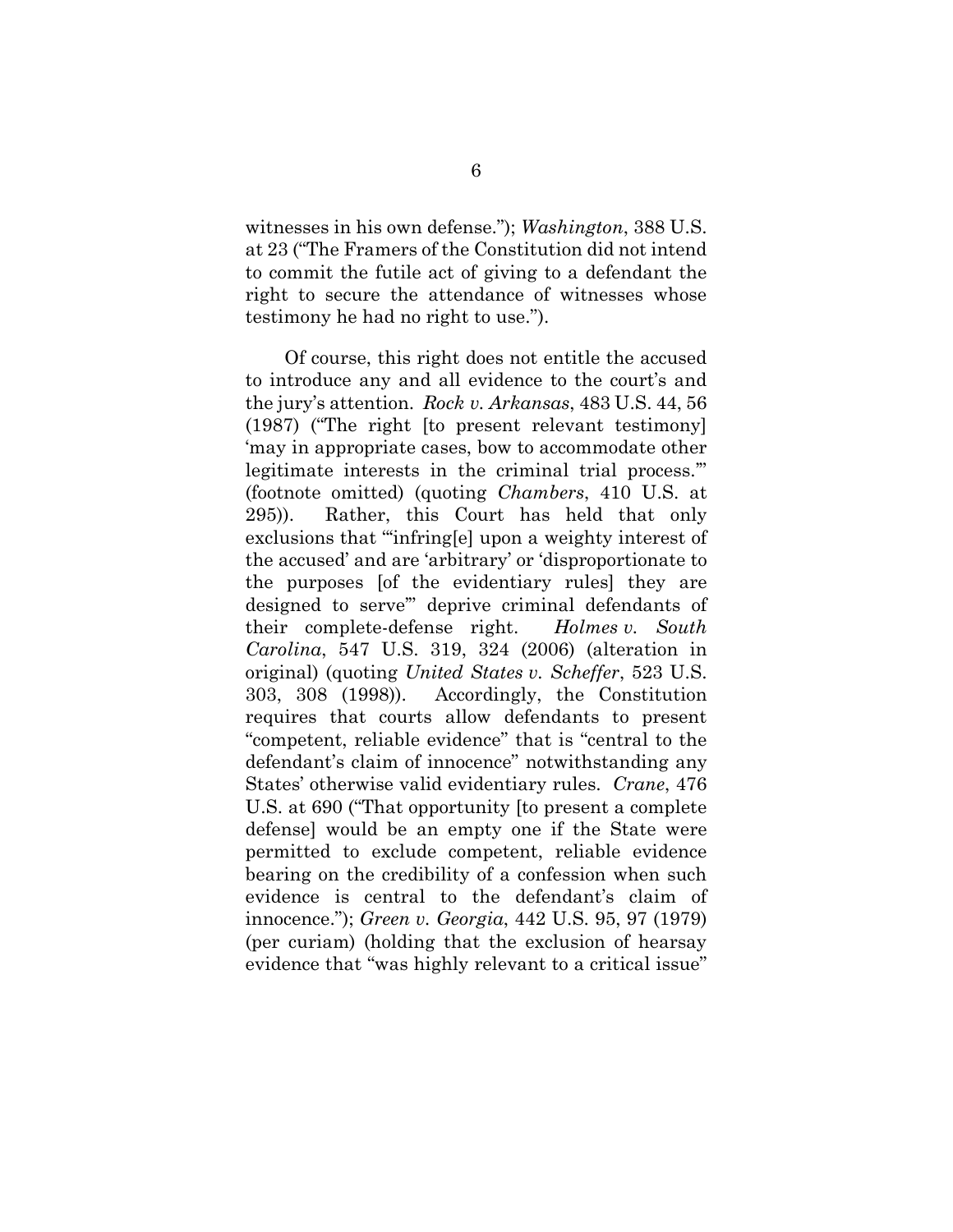and bore indicia "to assume its reliability" violated the defendant's complete-defense right).

<span id="page-17-2"></span>This Court has held that trial courts abridge defendants' complete-defense right not only by applying "arbitrary" rules to exclude evidence, *Holmes*, 547 U.S. at 325, but also by "mechanistically" applying otherwise rational evidentiary rules to exclude reliable and relevant evidence that is key to the defense, *Chambers*, 410 U.S. at 302 ("[W]here constitutional rights directly affecting the ascertainment of guilt are implicated, the hearsay rule may not be applied mechanistically to defeat the ends of justice.").

### <span id="page-17-1"></span><span id="page-17-0"></span>**B. The Sharply Divided Fifth Circuit** *En Banc* **Decision Must Be Reversed and Ms. Lucio's Case Should Be Remanded**

By wrongly deriving a limiting principle from the *Chambers* line of cases, the sharply divided *en banc* decision of the Fifth Circuit conflicts with this Court's precedent, as well as with rulings of the majority of federal circuit courts interpreting that precedent.[2](#page-17-4) The Fifth Circuit determined that the state habeas court's adjudication of Ms. Lucio's complete-defense claim is neither "contrary to" nor an "unreasonable application" of *Crane* and *Chambers* because the state trial court's exclusion of evidence was "not pursuant to some idiosyncratic, arbitrary, archaic, and

<span id="page-17-4"></span><span id="page-17-3"></span><sup>2</sup> The Fifth Circuit also diverges from its own precedent in *Kittelson v. Dretke*, 426 F.3d 306, 321 (5th Cir. 2005), in which it held that a state trial court's discretionary limitation on crossexamination was an unreasonable application of this Court's clearly established complete defense precedents.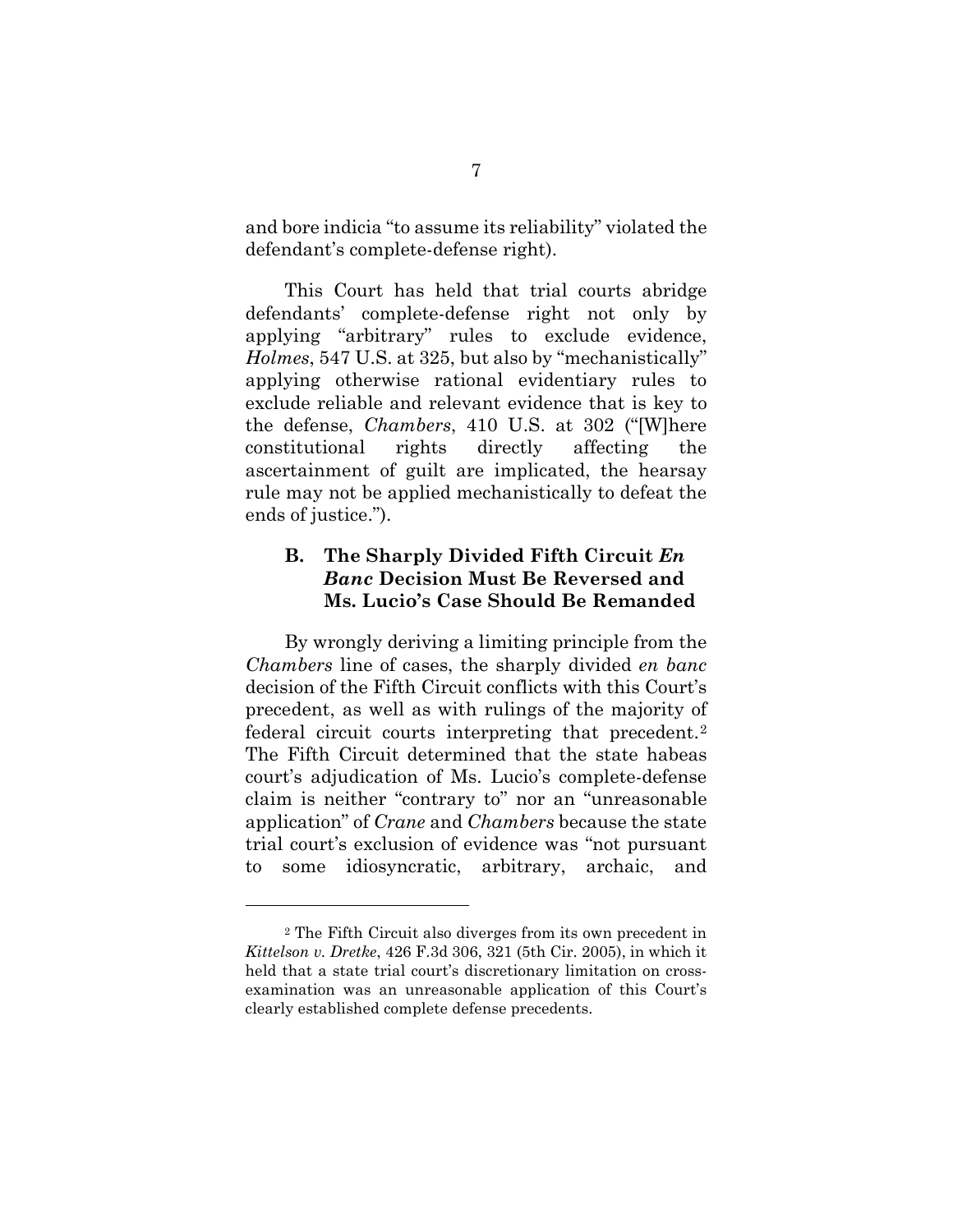<span id="page-18-5"></span>indefensible rule." *Lucio*, 987 F.3d at 473–74 (plurality opinion). In the Fifth Circuit's view, the complete-defense right cases do not extend to discretionary decisions to exclude evidence. *See id*. at 490 (Southwick, J., concurring) ("*Crane* overrides any blanket evidentiary rule that prevented introduction in the particular case of reliable, competent evidence central to the defense."); *see also id*. at 474 (plurality opinion). The plurality would require a showing of the application of a "'mechanistic, *per* se rule,'" rather than a "mechanistic application" of any otherwise valid evidentiary rule, which is what this Court required in *Chambers*. *Id*. at 471 (citing *Loza v. Mitchell*, 766 F.3d 466, 485 (6th Cir. 2014).

<span id="page-18-9"></span><span id="page-18-8"></span><span id="page-18-7"></span><span id="page-18-6"></span><span id="page-18-4"></span><span id="page-18-3"></span><span id="page-18-2"></span><span id="page-18-1"></span><span id="page-18-0"></span>But the Constitution does not guarantee the right to present a complete defense only based on an evidentiary rule that categorically prohibits certain evidence. Rather, as nearly all other federal circuits recognize, *Chambers* and its progeny stand for the fundamental principle that violations of the completedefense right occur when trial courts exclude reliable and relevant defense evidence by either applying "arbitrary" evidentiary rules or by "mechanistically" applying otherwise rational evidentiary rules. *See, e.g.*, *Fortini v. Murphy*, 257 F.3d 39, 47 (1st Cir. 2001); *Scrimo v. Lee*, 935 F.3d 103, 115–16 (2d Cir. 2019); *Gov't of Virgin Islands v. Mills*, 956 F.2d 443, 445 (3d Cir. 1992); *Barbe v. McBride*, 521 F.3d 443, 460 (4th Cir. 2008); *Ferensic v. Birkett*, 501 F.3d 469, 475–76 (6th Cir. 2007); *Smith v. Brookhart*, 996 F.3d 402, 417 (7th Cir. 2021); *Paxton v. Ward*, 199 F.3d 1197, 1214 (10th Cir. 1999); *Pittman v. Sec'y Fla. Dep't. of Corr.*, 871 F.3d 1231, 1248 (11th Cir. 2017). Consistent with this Court's clearly established precedent, these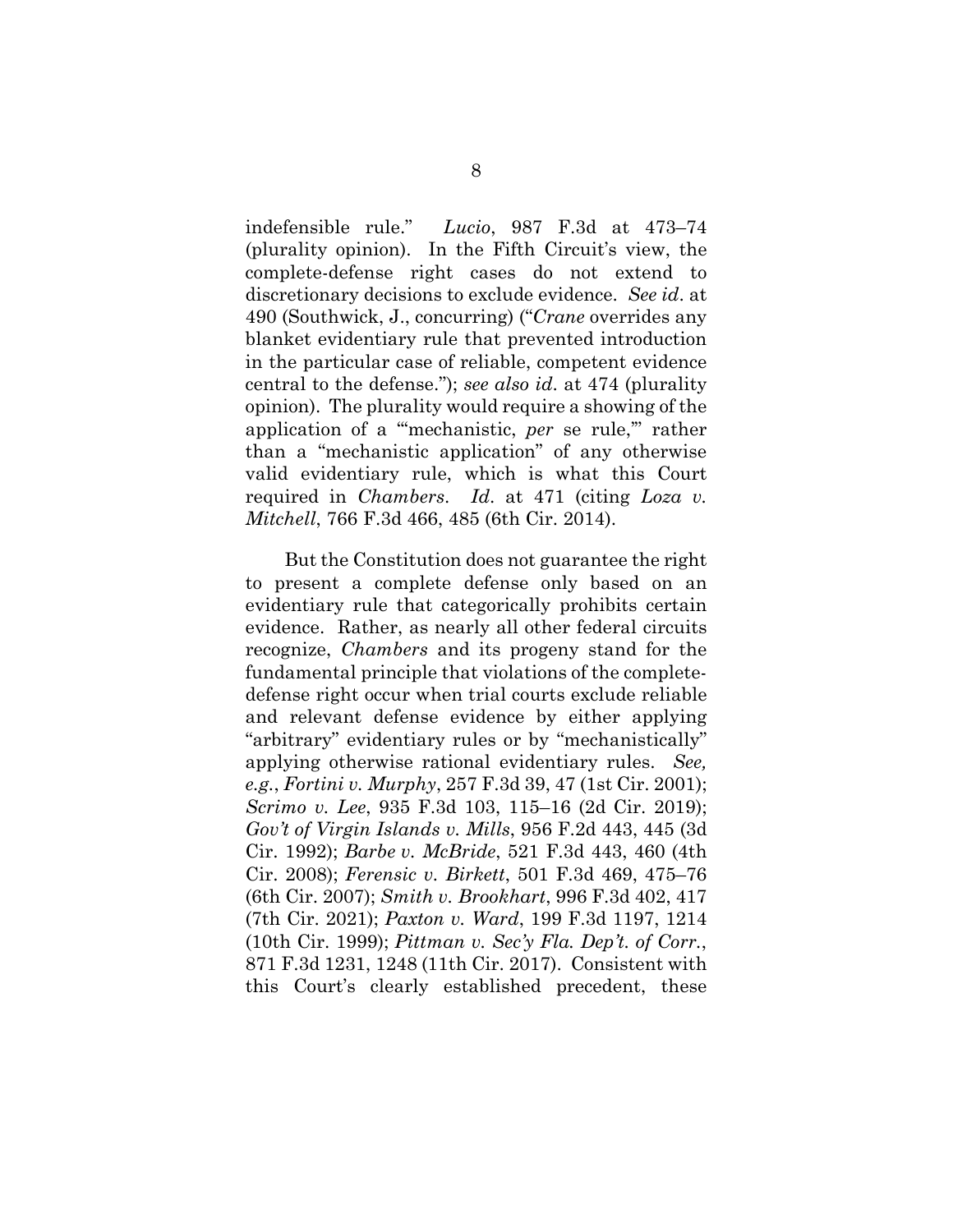courts of appeals recognize that the complete-defense right may be implicated by discretionary decisions to exclude evidence.

<span id="page-19-4"></span>By contrast, the Fifth Circuit, in accord only with the Ninth Circuit, requires that critical defense evidence be excluded pursuant to a categorical evidentiary rule before recognizing a completedefense right.[3](#page-19-7) *See Lucio*, 987 F.3d at 470; *Moses*, 555 F.3d at 760 (concluding the exclusion of evidence under Rule 702 did not violate clearly established Supreme Court precedent because "the Supreme Court's precedents do not establish a principle for evaluating discretionary decisions").

The Fifth Circuit's holding below deepens the split among the circuits and must be corrected.

<span id="page-19-7"></span><span id="page-19-6"></span><span id="page-19-5"></span><span id="page-19-3"></span><span id="page-19-2"></span><span id="page-19-1"></span><sup>&</sup>lt;sup>3</sup> Although the plurality purported to identify four circuits that shared its approach, *see Lucio*, 987 F.3d at 470–71 (citing *Gagne v. Booker*, 680 F.3d 493, 516 (6th Cir. 2012) (en banc); *Rucker v. Norris*, 563 F.3d 766, 770 (8th Cir. 2009); *Grant v. Royal*, 886 F.3d 874, 957, 959–60 (10th Cir. 2018); *Troy v. Sec'y, Fla. Dep't. of Corr*., 763 F.3d 1305, 1307, 1315 (11th Cir. 2014)), none of the cases the court cited expressly limited the application of the complete-defense right cases to categorical evidence rules.

<span id="page-19-0"></span>Other appellate courts that have considered this issue, including the *en banc* court's 10-7 ruling in *Lucio*, have issued splintered decisions. *See, e.g.*, *Gagne*, 680 F.3d 493 (6th Cir. 2012); *Brown v. Luebbers*, 371 F.3d 458 (8th Cir. 2004).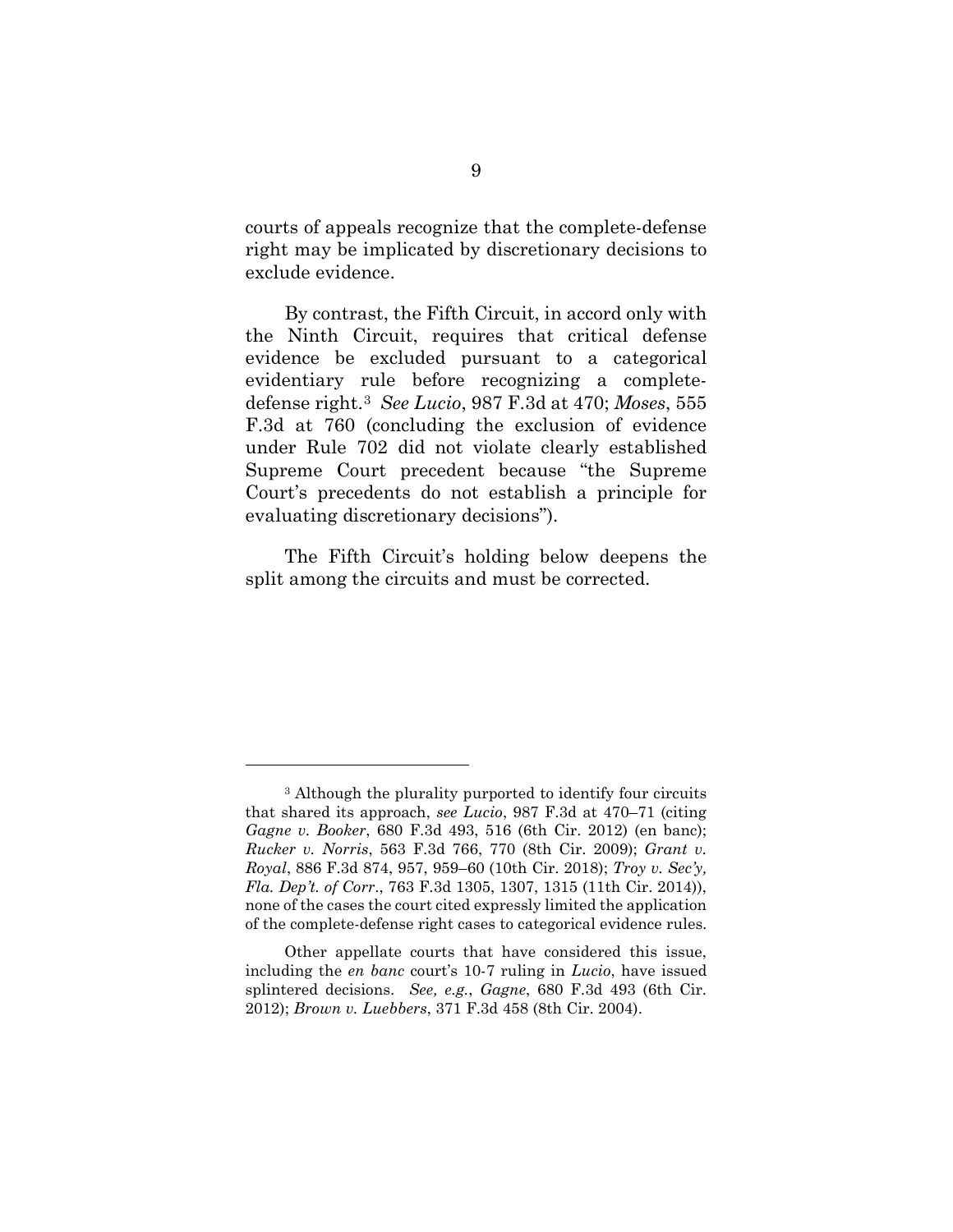#### <span id="page-20-0"></span>**II. False Confessions Are a Leading Cause of Wrongful Conviction**

### <span id="page-20-5"></span><span id="page-20-1"></span>**A. Certain Interrogation Practices and Circumstances Are Known to Create a Higher Risk of False Convictions**

Conventional wisdom suggests that confessions are unquestionably indicative of guilt. And while that is often the case, extensive research and over 35 years of exonerations demonstrate that false confessions are far more prevalent than most expect. *See, e.g.*, Saul M. Kassin & Lawrence Wrightsman, *Confession Evidence*, in *The Psychology of Evidence and Trial Procedure* 67–94 (S. Kassin & L. Wrightsman eds., 1985); Gisli H. Gudjonsson, *The Psychology of Interrogations and Confessions* 217–243 (2003).

<span id="page-20-3"></span><span id="page-20-2"></span>Nearly 30% of all DNA-based exonerations tracked by the Innocence Project involve false confessions. *DNA Exonerations*, *supra*. And, as many scholars caution, these numbers dramatically understate the incidence of false confessions. False confessions may be disproved pretrial; resolved by guilty (or *Alford*) pleas; involve cases where DNA evidence is unavailable; or happen in cases that receive no post-conviction scrutiny. Richard A. Leo, *False Confessions: Causes, Consequences, and Implications*, 37 J. Am. Acad. Psychiatry L. 332, 332 (2009).

<span id="page-20-4"></span>While innocent people may falsely confess for a variety of reasons, scholars have documented that interrogation tactics and circumstances—as well as certain dispositional factors of the interrogated, including adolescence, mental illness, and traumatic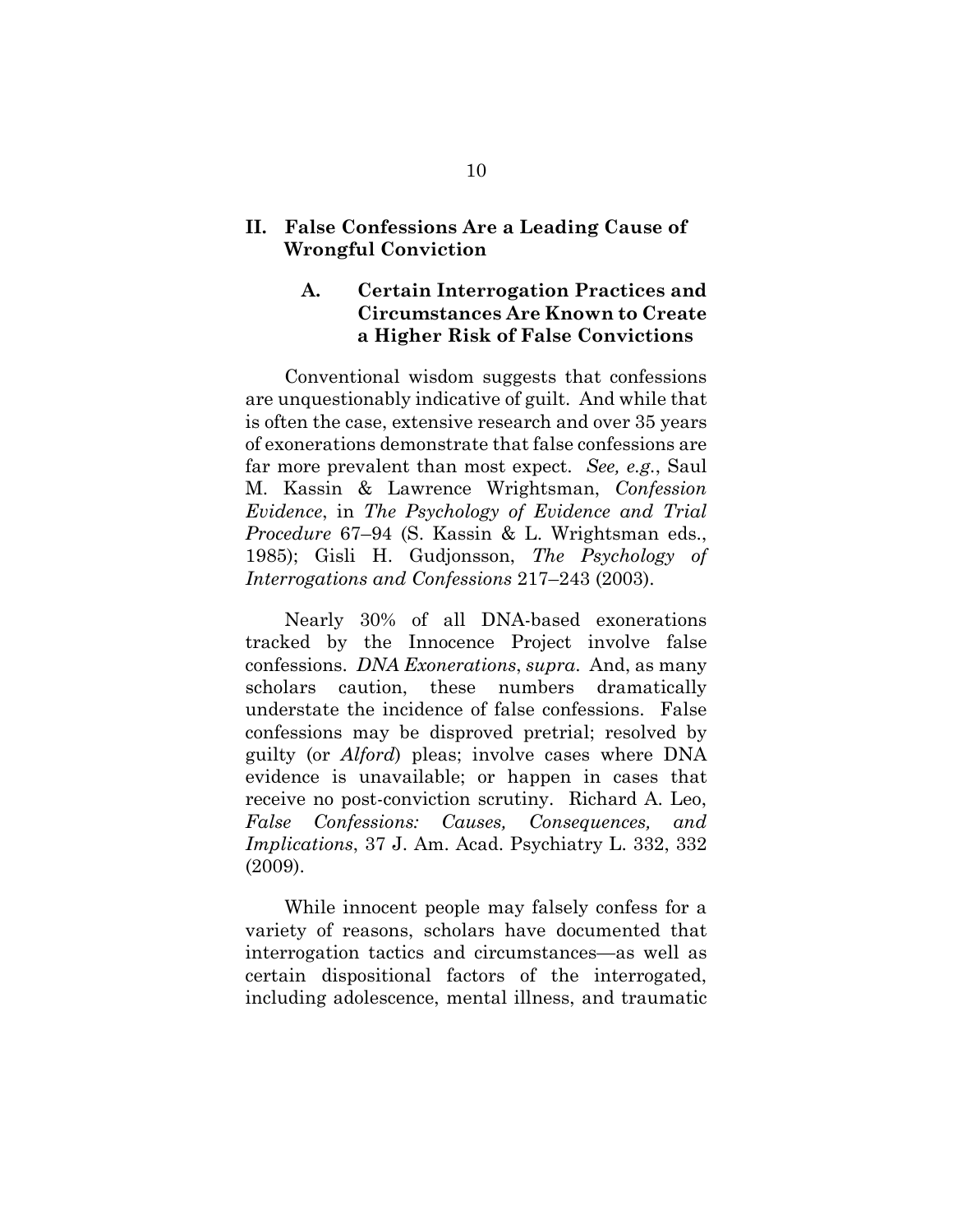<span id="page-21-5"></span><span id="page-21-3"></span>life experiences—increase the risk of false confession. *See, e.g.*, Gudjonsson, *supra*, at 141–151; Saul M. Kassin et al., *Police Interviewing and Interrogation*, 31 L. & Hum. Behav. 381, 389–390 (2007); Saul M. Kassin et al., *Police-Induced Confessions: Risk Factors and Recommendations*, 34 L. & Hum. Behav. 3, 27–31 (2010) (hereinafter "*Police-Induced Confessions*"); Gisli H. Gudjonsson & John Pearse, *Suspect Interviews and False Confessions*, 20 Current Directions Psych. Sci. 33, 33–36 (2011).

### <span id="page-21-6"></span><span id="page-21-4"></span><span id="page-21-0"></span>**B. Circumstances and Interrogation Practices Known to Create a Higher Risk of False Convictions Exist in Ms. Lucio's Case**

<span id="page-21-1"></span>Law enforcement officers are trained to use a standardized set of psychological techniques to induce responses in an interviewee to elicit a confession, some of which place innocent people at risk of falsely confessing. Deborah Davis & Richard A. Leo, *Commentary: Overcoming Judicial Preferences for Person-Versus Situation-Based Analyses of Interrogation-Induced Confessions*, 38 J. Am. Acad. Psychiatry & L. 187, 188 (2010); *see also* Fred E. Inbau et al., *Criminal Interrogation and Confessions* 185– 328 (5th ed. 2013) (describing interrogation techniques). These tactics include, among others, maximization and minimization. *Police-Induced Confessions*, *supra*, at 12, 18–19.

<span id="page-21-2"></span>"Maximization" occurs when the interrogator makes strong assertions of guilt and forceful rejections of claims of innocence. The interrogator disregards the suspect's explanations or alibis, and insists law enforcement both already knows and has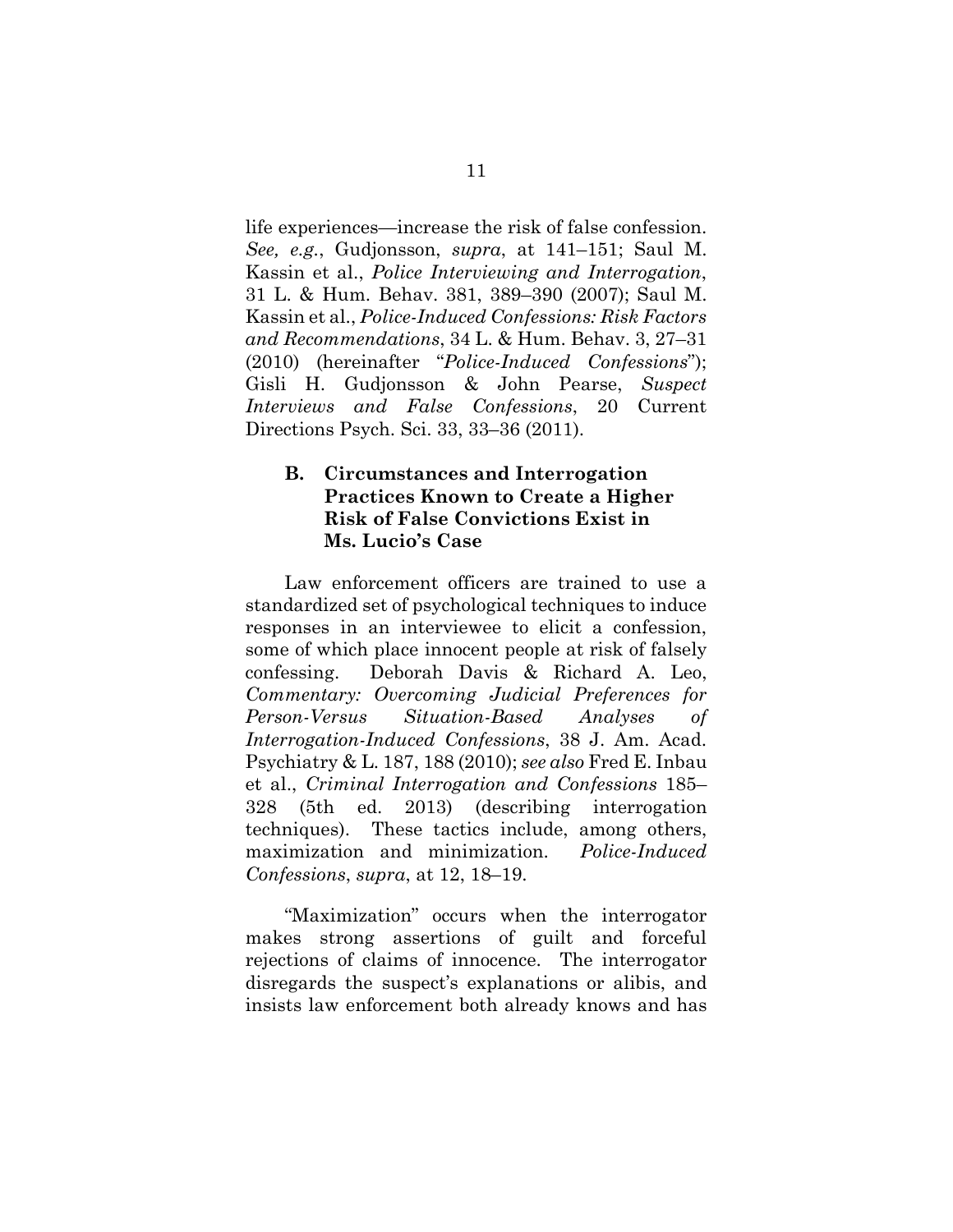conclusive evidence of the individual's guilt—all of which is intended to amplify feelings of anxiety, helplessness and isolation. *See id.* at 12.

<span id="page-22-0"></span>"Minimization," by contrast, entails displaying sympathy for the accused, minimizing the suspect's culpability and offering leniency in exchange for a confession. Saul M. Kassin & Gisli H. Gudjonsson, *The Psychology of Confessions: A Review of the Literature and Issues*, 5 Psych. Sci. Pub. Int. 33, 55 (2004). Individuals are made to feel it is in their "best interest" to confess, and may be tempted to heed the demands of the interrogator. *Police-Induced Confessions*, *supra*, at 12, 18.

Although these tactics may be effective in inducing honest confessions from those who have actually committed offenses, they can also prompt false confessions from the factually innocent particularly when used on suggestible individuals. *See* Kassin & Gudjonsson, *supra*, at 51.

This is a case in point. Ms. Lucio's interrogators relied on precisely such high risk tactics with the goal of eliciting a confession. For example, consistent with the technique of "maximization," the officers appeared to approach the questioning with a presumption of her guilt and repeatedly rejected Ms. Lucio's insistence on innocence and Ms. Lucio's explanation for her daughter's injuries (her daughter, Mariah, had fallen down the stairs outside her apartment two days before she died). (Cert. Pet. 8.) Instead, officers pushed their version of events, while showing Ms. Lucio photographs of her recently deceased daughter, and pressed her to confess, until Ms. Lucio finally acquiesced and said, "I guess I did it." (*Id*. at 8–9.)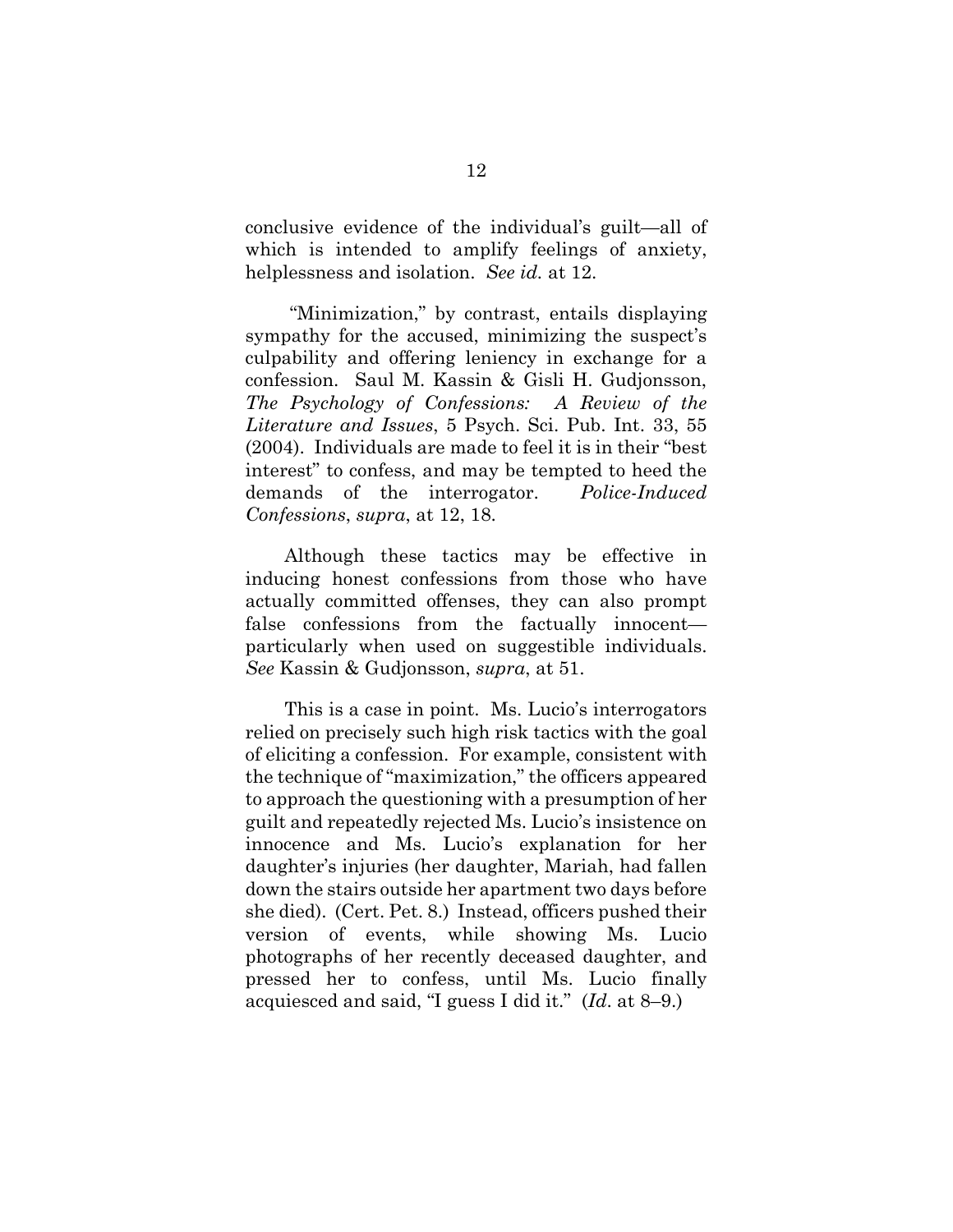The officers likewise interspersed minimization techniques, impliedly conveying to Ms. Lucio that it was in her best interests to confess. They told Ms. Lucio that they were there to "help [her] along," pressured her to "explain everything . . . [and] . . . [a]dmit to this," and told her that if she did, "God's gonna forgive you." (*Id.* at 8.)

<span id="page-23-2"></span>When officers use tactics like maximization and minimization on individuals during a lengthy interrogation, or when the suspect is sleep deprived, the risk of false confession is further increased. Steven A. Drizin & Richard A. Leo, *The Problem of False Confessions in the Post-DNA World*, 82 N.C. L. Rev. 891, 948 (2004) ("[I]nterrogation-induced false confessions tend to be correlated with lengthy interrogations in which the innocent suspect's resistance is worn down, coercive techniques are used, and the suspect is made to feel hopeless, regardless of his innocence."). As an interrogation progresses in time, "the individual's resistance is worn down through fatigue, uncertainty, and despair, which then impairs cognitive judgment." Walker, *supra*, at 457.

<span id="page-23-1"></span><span id="page-23-0"></span>Sleep deprivation adds to false confession risk in that it "heighten[s] susceptibility to influence, and impair[s] decision-making abilities[,] . . . the ability to sustain attention, [and] flexibility of thinking[.]" *Police-Induced Confessions*, *supra*, at 16. A sleepdeprived suspect may become more desperate to end a seemingly interminable interrogation, and may take steps to do so, including potentially confess to a crime she did not commit. Davis & Leo, *supra*, at 188 (observing "wide[] agree[ment] that the decision to confess falsely is typically the result of the inability to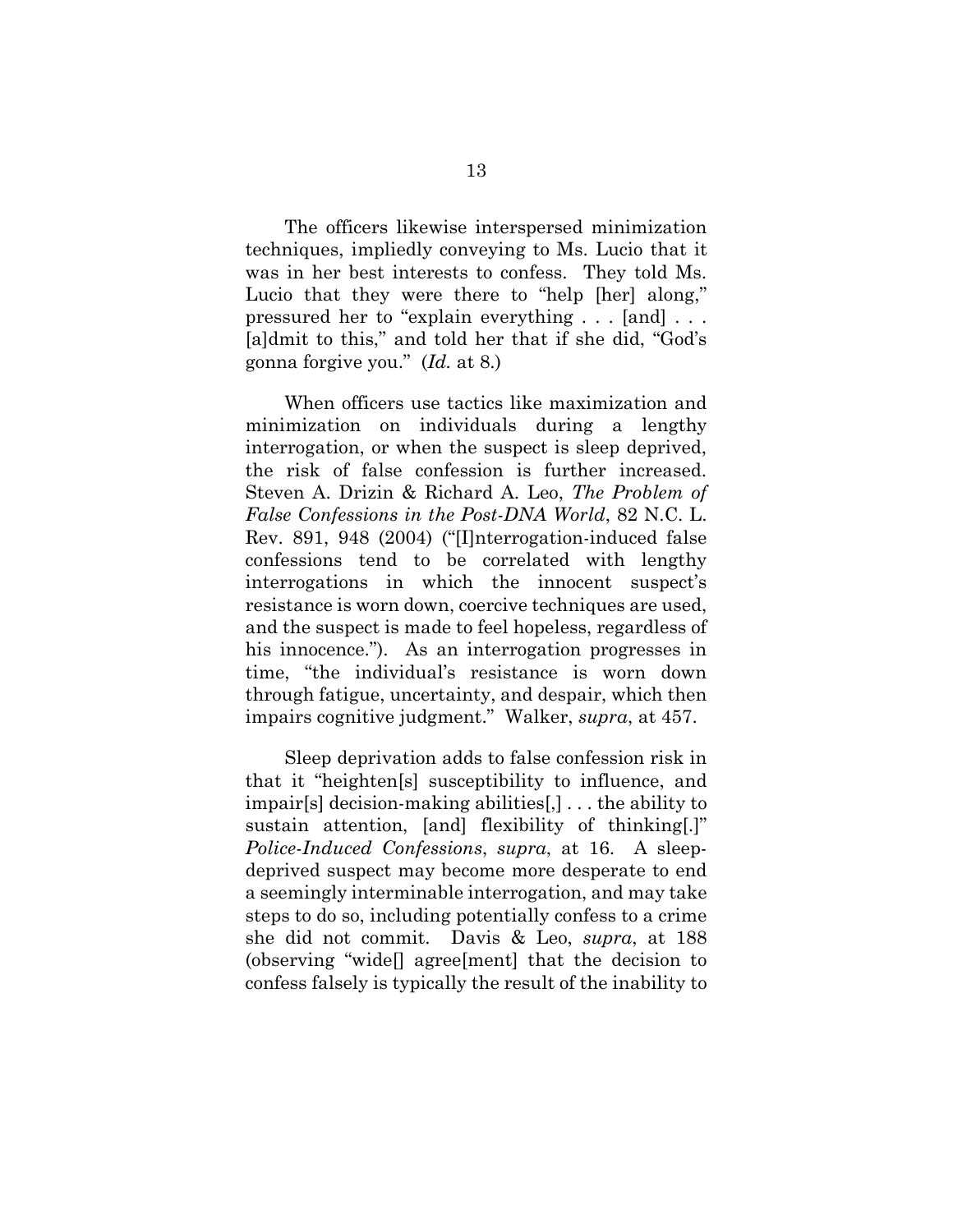bear up under the continuing stresses of detention and the interrogation").

Here, the circumstances of the interrogation were also of the type that lead people to offer confessions, including false confessions. Ms. Lucio had been awake for roughly 14 hours before her five-hour interrogation began. (Cert. Pet. at 8.) She was not allowed to sleep, as the questioning continued until 3:15 a.m. (*Id.* at 10.)

Inevitably exhausted and anxious, and in the shock of fresh grief, Ms. Lucio was shown a doll and asked by officers to demonstrate how she had caused Mariah's injuries. (*Id*.) The officers instructed her to "do it real hard." (*Id*.) One officer performed his own demonstration, modeling how the injuries must have been caused. (*Id.*) Using photographic evidence of Mariah's injuries, the officers directed Ms. Lucio to specific bruises and coached her to spank the doll in those areas to show how the injuries would have been caused. (*Id.*)

<span id="page-24-1"></span><span id="page-24-0"></span>Similar interrogation tactics have been used in numerous false confession cases. In the case of Adrian Thomas, officers interrogated Mr. Thomas about the circumstances of his three-year-old's fatal brain injury over the course of nine hours, divided between two sessions that were separated by 15 hours. Brief for The Innocence Network as *Amicus Curiae* at 26–29, 58, *People v. Thomas*, 8 N.E.3d 308 (N.Y. 2014) (hereinafter "*Thomas* Br."). Although Mr. Thomas recalled accidentally dropping his son five or six inches into his crib 10 to 15 days prior to the injuries, Mr. Thomas stated his child had not been harmed and repeatedly denied intentionally injuring the child. *Id*.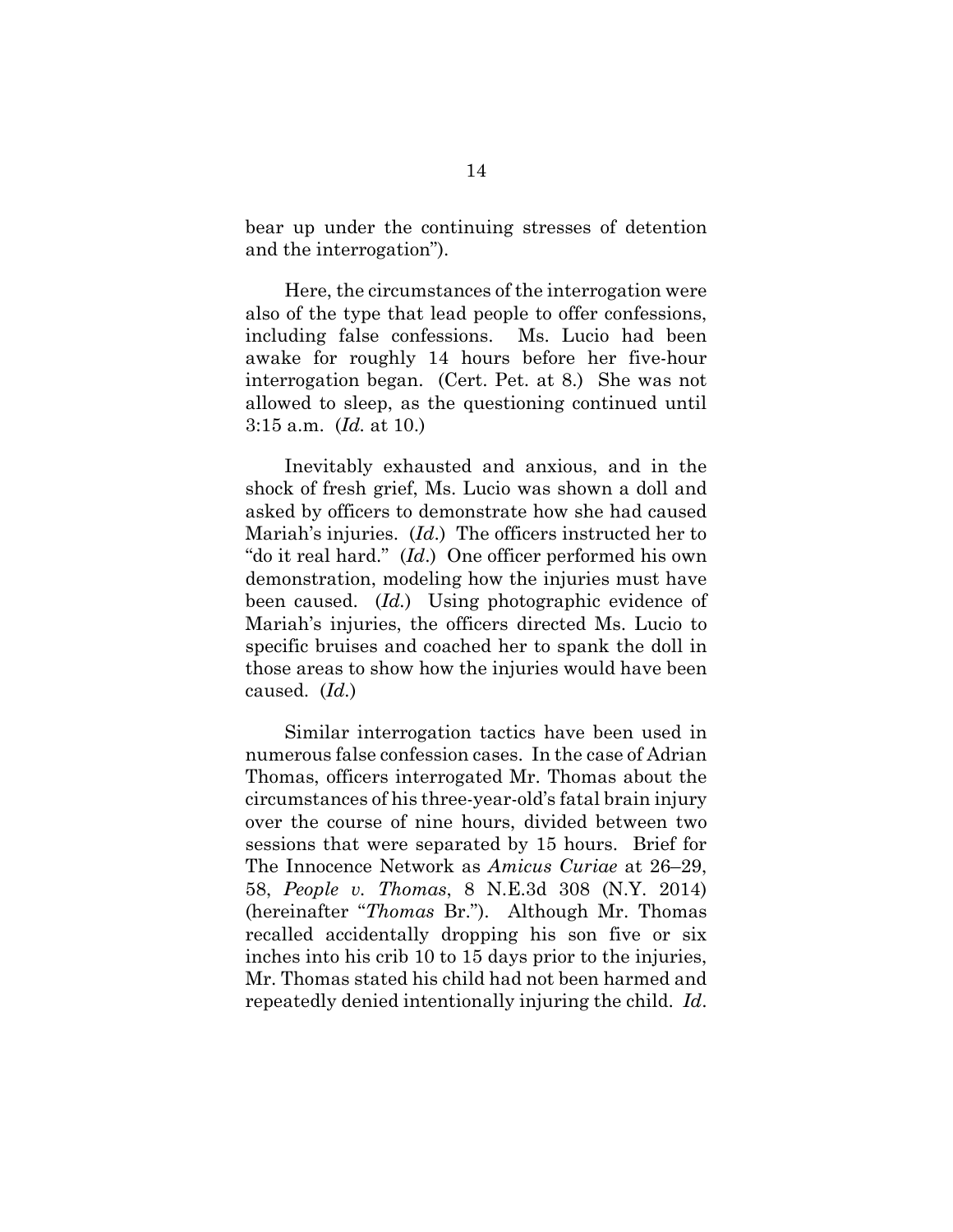<span id="page-25-1"></span><span id="page-25-0"></span>at 42; *see also Thomas*, 8 N.E.3d at 312. The officers threatened to arrest his wife if he did not confess and committed him to a mental hospital in between interrogations. *Thomas* Br. at 58, 61. Hours into his interrogation, an officer told him that he felt betrayed by Mr. Thomas's untruthfulness and represented that only Mr. Thomas could forestall criminal charges by explaining how he had caused the injuries. *Id*. at 67. And, like Ms. Lucio's interrogators, who used a doll, Mr. Thomas's interrogators pressured Mr. Thomas to use a binder to demonstrate how he may have thrown his son. *Id.* at 80. Ultimately, Mr. Thomas submitted and confessed to forcibly throwing his son, and he demonstrated how he did so using the binder in the manner the officer suggested. *Id.* at 44. At trial, Mr. Thomas was not allowed to introduce expert testimony on false confessions and was convicted for killing his child. *Thomas*, 8 N.E.3d at 309–10. Finding his confession involuntary, the New York Court of Appeals vacated the conviction and ordered a new trial where Mr. Thomas was subsequently acquitted. *Id*. at 310; Maurice Possley, *Adrian Thomas*, National Registry of Exonerations, https://www.law.umich.edu/special/exoneration/Page s/casedetail.aspx?caseid=4449 (last updated Nov. 20, 2016).

<span id="page-25-3"></span><span id="page-25-2"></span>The case against Jasmine Eskew tells a similar story. On September 18, 2012, officers interrogated Ms. Eskew about injuries sustained by her six-monthold daughter. Maurice Possley, *Jasmine Eskew*, National Registry of Exonerations, https://www.law.umich.edu/special/exoneration/Page s/casedetail.aspx?caseid=5267 (last updated Jan. 25, 2018). During the interrogation, Ms. Eskew admitted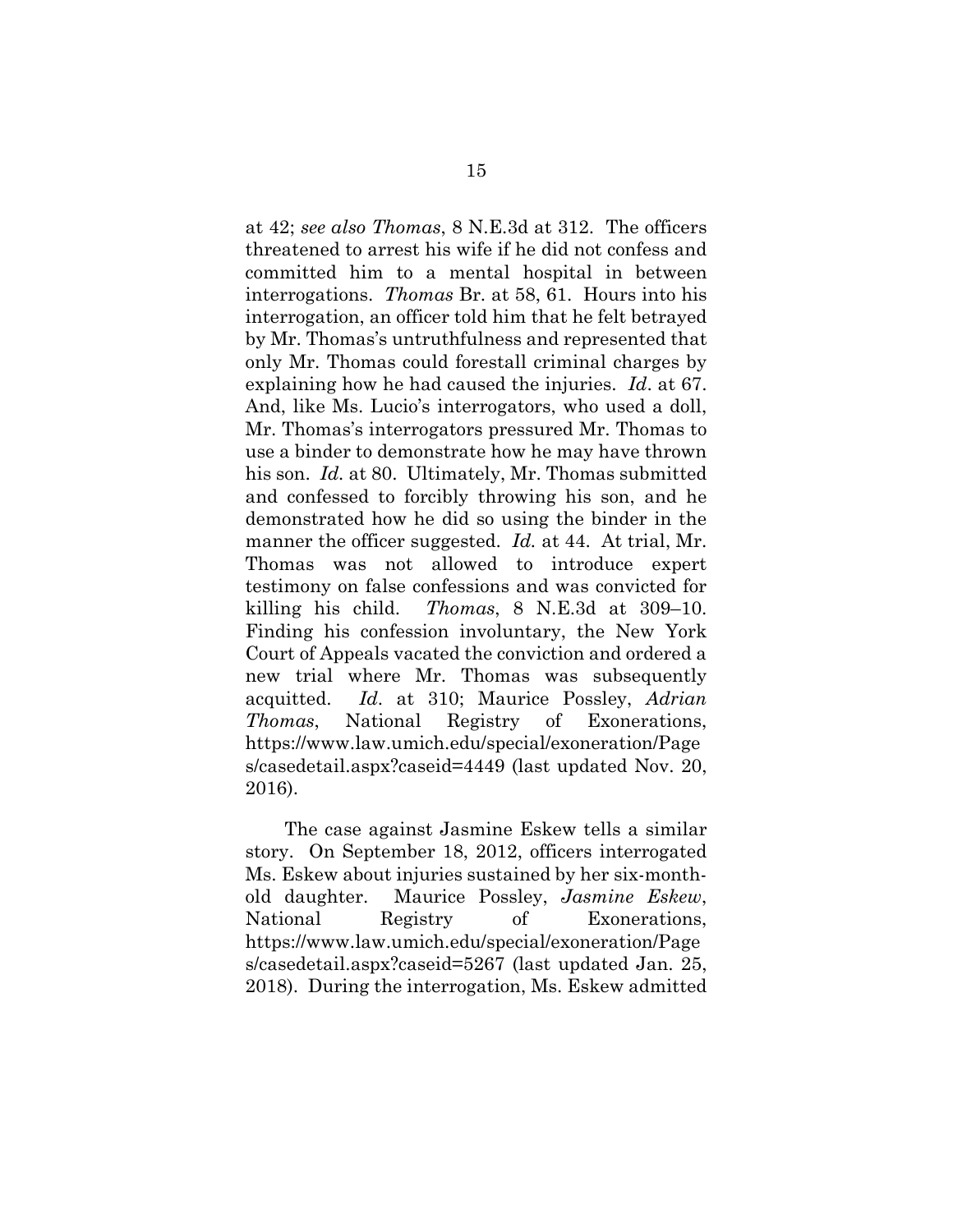<span id="page-26-2"></span>she had "rocked" the baby but denied suggestions that she had shaken the child. Officers insisted that they already knew what had happened, so she should admit to intentionally shaking her daughter to death. As in this case, the officers gave Ms. Eskew a doll to demonstrate what she had done to the child. When she showed them how she had rocked her baby, the interrogators insisted she do it differently to "make the doll's head rock!" *Id.* After four hours of interrogation, Ms. Eskew acquiesced and confessed to have shaken her baby. At trial, Ms. Eskew was not allowed to present an expert on false confessions and was subsequently convicted for felony assault of a child. In 2017, the Montana Supreme Court reversed her conviction and ordered a new trial that excluded Ms. Eskew's confession, and prosecutors subsequently dismissed the case. *State v. Eskew*, 390 P.3d 129, 136 (Mont. 2017).[4](#page-26-4)

<span id="page-26-1"></span><span id="page-26-0"></span>In addition to interrogation practices, dispositional factors—characteristics or identities of the accused—can render certain individuals more vulnerable to police coercion and, therefore, at a heightened risk of false confession. *See* Gisli H. Gudjonsson et al., *Custodial Interrogation: What Are the Background Factors Associated with Claims of False Confession to Police?*, 18 J. of Forensic Psych.

<span id="page-26-4"></span><span id="page-26-3"></span><sup>4</sup> Additional examples include Michelle Murphy, who falsely confessed to killing her 15-week-old son after an eighthour interrogation, and Sabrina Carpenter, who falsely confessed to punching her nine-month-old son after her interrogators intimidated her and insisted that she killed him. National Registry of Exonerations, https://www.law.umich.edu/special/exoneration/Pages/browse.as px; *see also* (Cert. Pet. 38).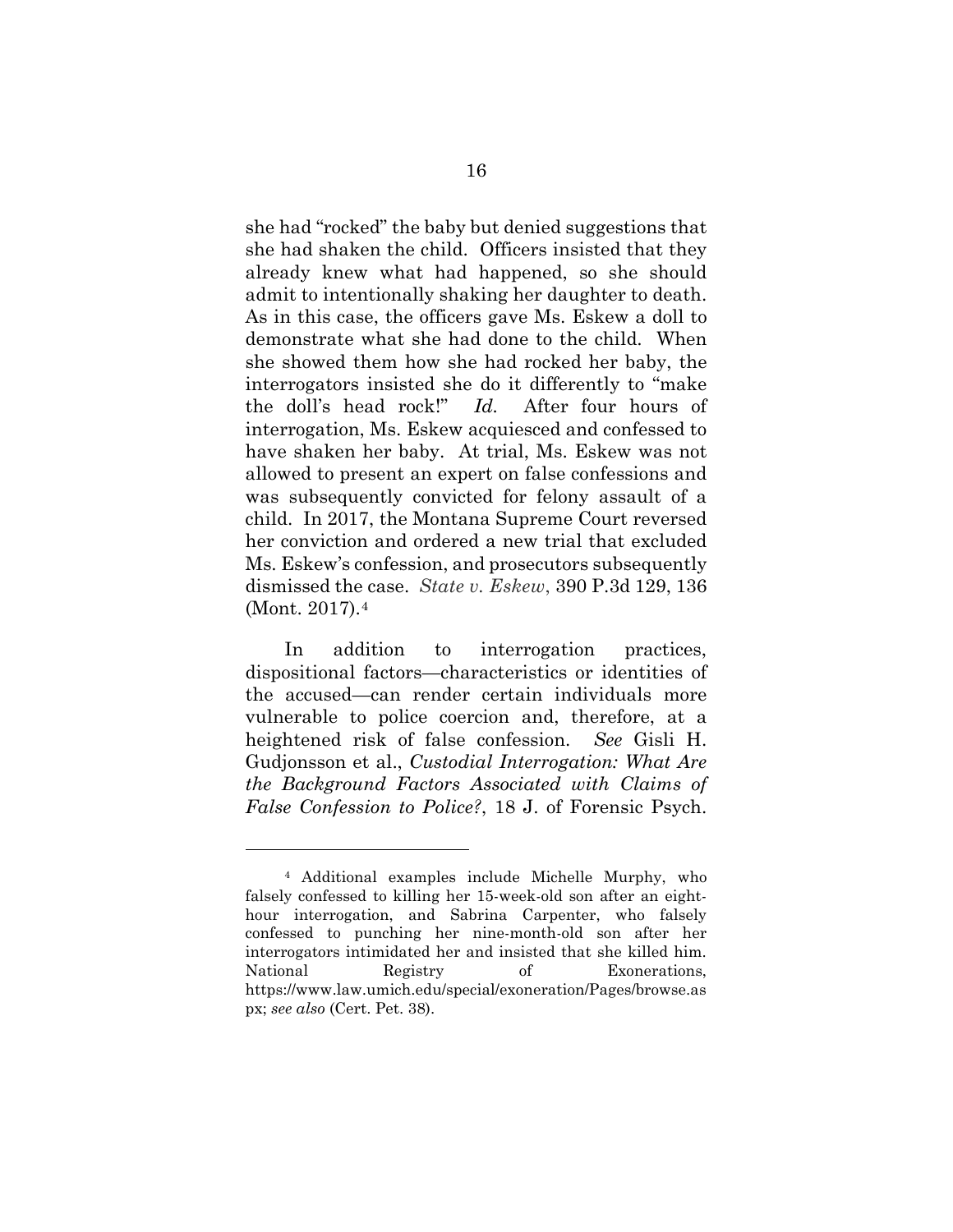<span id="page-27-2"></span>266 (2007); *Police-Induced Confessions*, *supra*, at 19– 22. For example, children and individuals with cognitive deficiencies and certain mental illnesses are, categorically, more vulnerable to coercion, suggestion, and appeasement, and hence more prone to falsely confess. *Id*. at 19–21; Saul M. Kassin et al., *On the General Acceptance of Confessions Research: Opinions of the Scientific Community*, 73 Am. Pscyh. 63 (2018) (hereinafter "*General Acceptance of Confessions Research*"). Suggestibility and compliance are traits commonly associated with an individual's increased vulnerability to false confession. *See* Henry Otgaar et al., *The Link Between Suggestibility, Compliance, and False Confessions: A Review Using Experimental and Field Studies*, 35 Applied Cognitive Psych. 445 (2020).

<span id="page-27-3"></span><span id="page-27-1"></span><span id="page-27-0"></span>Women with abuse histories, like Ms. Lucio, often present traits of suggestibility and compliance, making them particularly vulnerable to false confessions. Battered Women Syndrome is a subcategory of post-traumatic stress disorder (PTSD) that describes the pattern of "signs and symptoms that have been found to occur after a woman has been physically, sexually, and/or psychologically abused in an intimate relationship, when the partner . . . exerted power and control over the woman to coerce her into doing whatever he wanted, without regard for her rights or feelings." Walker, *supra*, at 49–50. *See generally* U.S. Dep't of Justice, *Practice Implications of Current Domestic Violence Research: For Law Enforcement, Prosecutors and Judges* 30 (2009) (noting that 75% of battered women experience severe anxiety and 64% suffer from PTSD). Battered Women Syndrome manifests in specific ways, including, as relevant here: (1) "[i]ntrusive recollections of the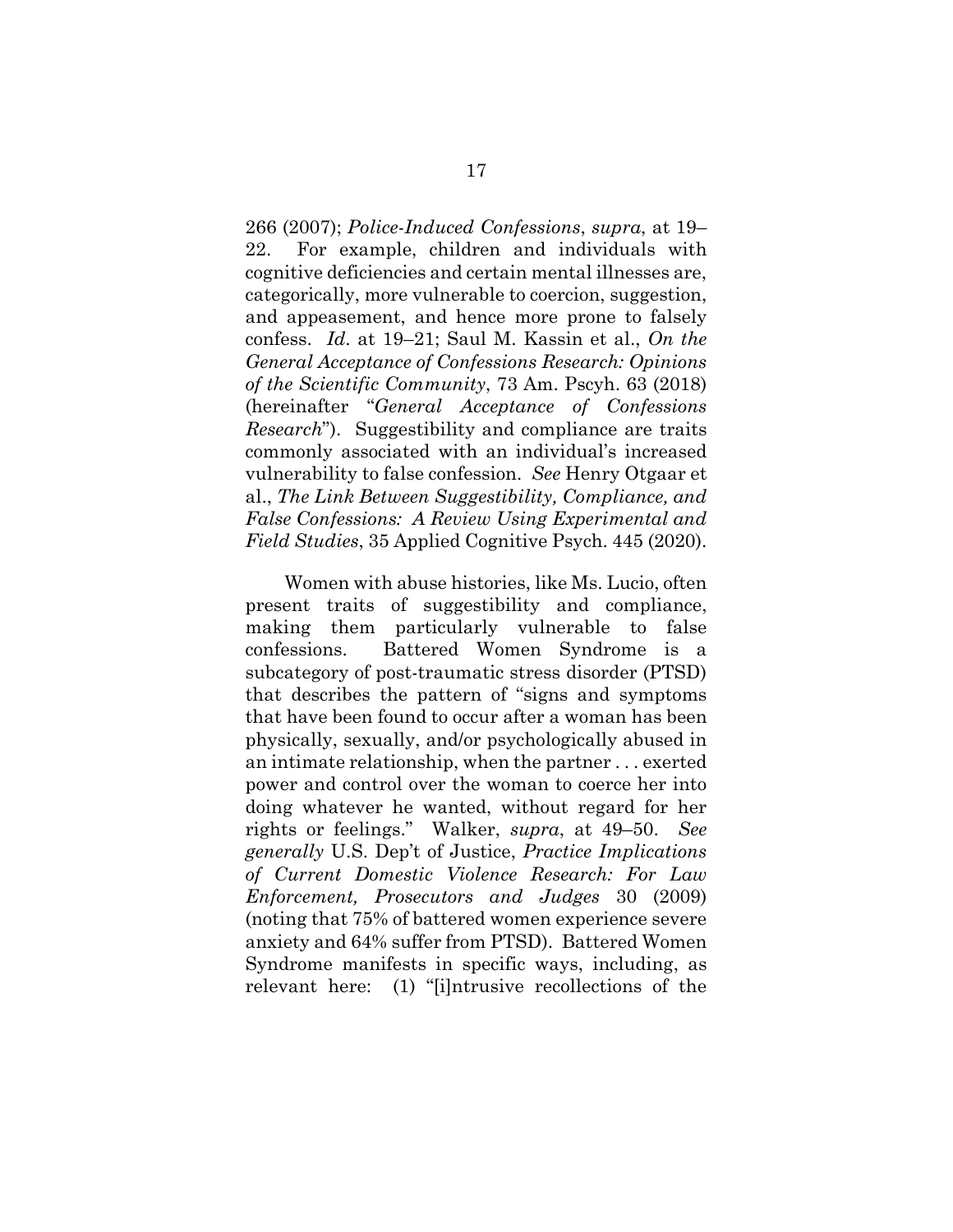trauma event(s)"; (2) "[h]yperarousal and high levels of anxiety"; (3) "[a]voidance behavior and emotional numbing usually expressed as depression, dissociation, minimization, repression, and denial"; and (4) "[n]egative alterations in mood and cognition." Walker, *supra*, at 50.

<span id="page-28-0"></span>Battered women may be more "easily subjected to influence from authority figures, especially those whose abusers had subjected them to a long history of being told what to do and say." *Id*. at 458. Some abuse victims "[are] unable to focus on long-term consequences and [in the context of police interrogation,] confessing may have served as an immediate way of getting out of a very stressful situation." *Id.* Moreover, "[b]attered women, like intellectually disabled people, may more easily succumb to leading and misleading questions especially if they get approval, which they need." *Id.*

Coercive interrogation can lead abused women to acquiesce to the interrogative pressure and assume a submissive role to comply with authority figures. *Id*. A trauma history involving battery may lead to memory disturbances and dissociative states, such that women may not remember the entire incident about which they are being interrogated, may be confused about the details, and may be more susceptible to internalizing guilt and assuming responsibility for the crime.

<span id="page-28-1"></span>For example, one study found that women with a reported history of abuse often develop internalizing behaviors, such as anxiety and depression, which lead to a higher risk of false confessions. Martha Gault-Sherman et al., *Gender and the Associated*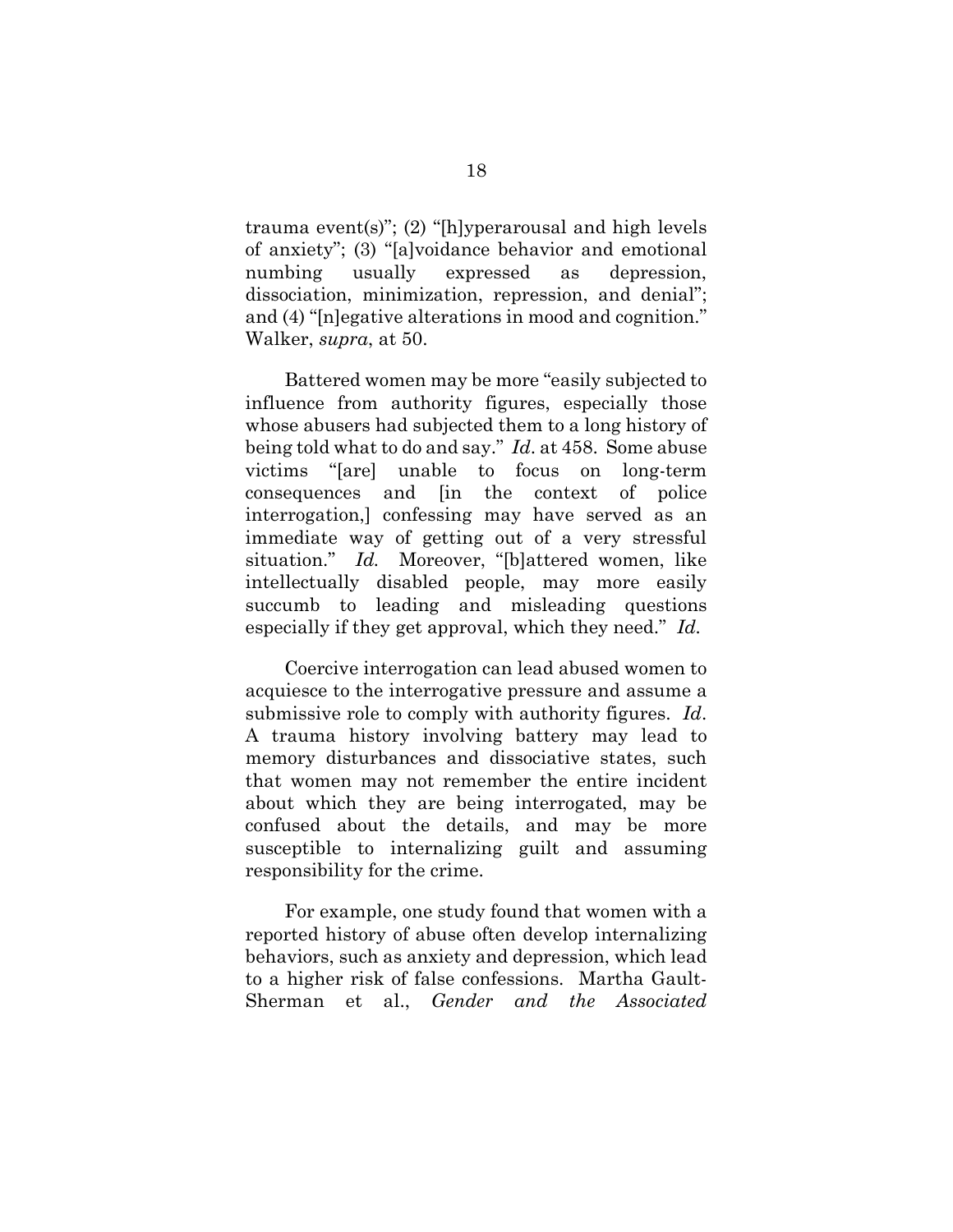<span id="page-29-2"></span>*Impairments of Childhood Sexual Abuse: A National Study of Icelandic Youth*, 69 Soc. Sci. & Med. 1515, 1522 (2009). Other studies have identified a direct effect between physical or psychological adolescent trauma and reported false confessions in female adolescents. Kim E. Drake et al., *Gender Differences in the Interplay Between Exposure to Trauma and Parental Disturbances Within The Home, Stress-Sensitivity and Reported False Confessions in Adolescents*, 87 Personality & Individual Differences 282, 285 (2015) ("[R]eported false confessions correlate significantly with . . . *physical/psychological trauma* (witnessing and experiencing physical violence and the death of a parent or sibling).")

<span id="page-29-1"></span><span id="page-29-0"></span>Individuals who have experienced trauma—such as trauma resulting from physical abuse or the death of a child—are more prone to coercion and therefore more likely to confess falsely. *Police-Induced Confessions*, *supra*, at 22; Kim E. Drake, *Interrogative Suggestibility: Life Adversity, Neuroticism, and Compliance*, 48 Personality & Individual Differences 493, 496 (2010) ("[E]xperiencing frequent [negative life events] may . . . lead to a lesser resilience to questioning and a tendency to be accepting of misleading information."). The traumatic experience of a child's death likely places an individual at heightened vulnerability to police coercion. Accordingly, false confessions are prevalent in cases involving child victims. Keith A. Findley et al., *Shaken Baby Syndrome, Abusive Head Trauma, and Actual Innocence: Getting it Right*, 12 Hous. J. Health L. & Pol'y 209, 257–260 (2012) ("Confessions are particularly problematic in the child abuse area," especially when "these interrogations occur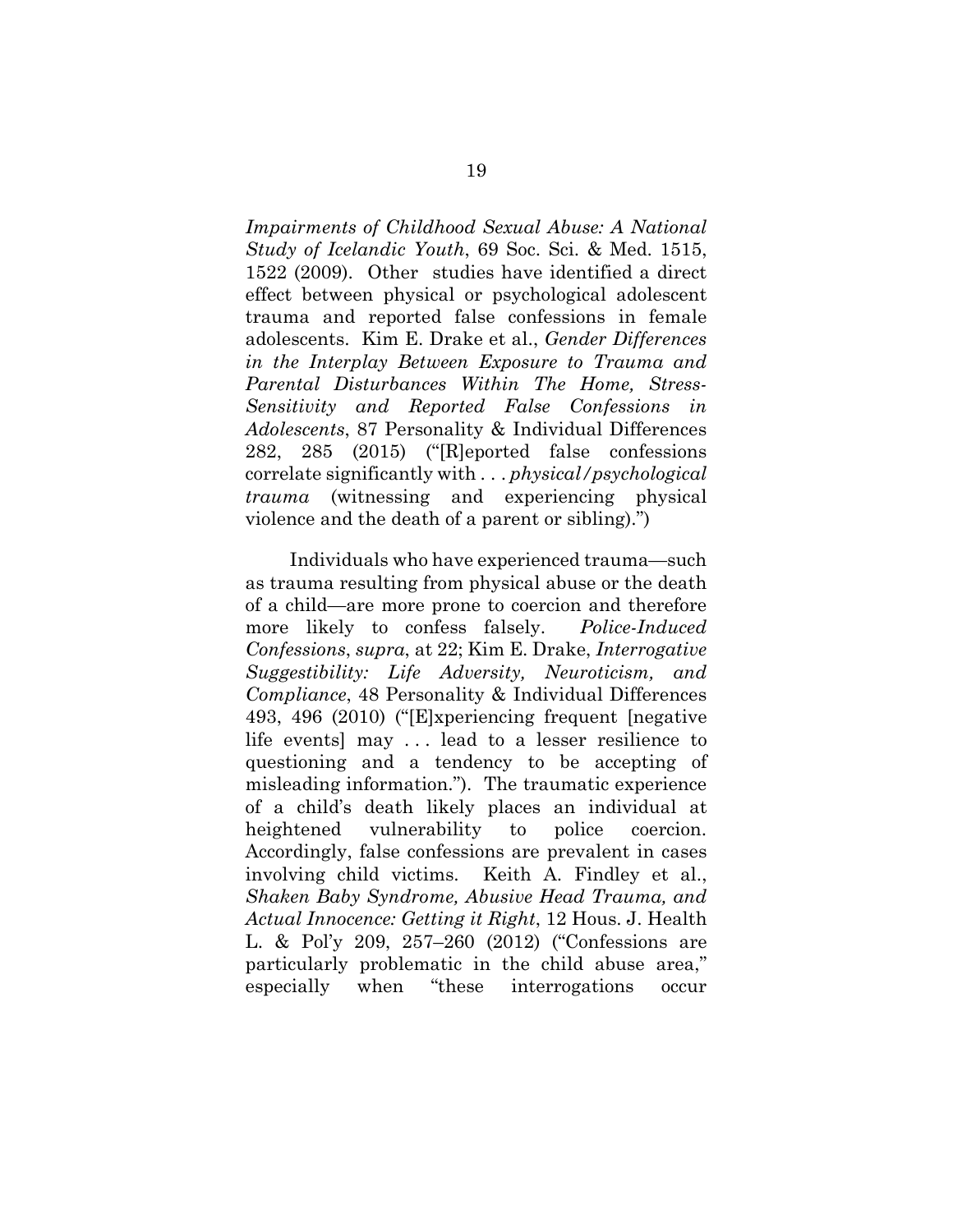immediately after a child's death . . . when distraught parents . . . may be particularly vulnerable to suggestion, manipulation or memory lapses.").

A substantial percentage of women who were wrongfully convicted of killing a child were coerced into falsely confessing. Of the 67 women listed on the National Registry of Exonerations who were exonerated after a murder conviction, over one quarter (17/67) involved false confessions, and nearly one third (20/67) involved child victims. *See* Detailed View, National Registry of Exonerations, https://www.law.umich.edu/special/exoneration/ Pages/detaillist.aspx.[5](#page-30-1)

<span id="page-30-0"></span>Ms. Lucio possessed several dispositional traits that made her prone to making a false confession. A social worker was prepared to testify based on her expertise that Ms. Lucio was predisposed to acquiescing to male authority figures due to her history of abuse by her stepfather and husbands. (Cert. Pet. at 12.) A psychologist was prepared to testify that Ms. Lucio exhibited the hallmark traits of a battered woman and would have concluded that Ms. Lucio's "psychological characteristics," in conjunction with a prolonged interrogation in isolation, meaningfully increased the risk that her confession was untrustworthy. (*Id*. at 16.) Yet the state trial court prevented the jury from hearing this critical testimony, even though it was central to the jury's

<span id="page-30-1"></span><sup>5</sup> Of the 1,020 men listed on the National Registry of Exonerations who were exonerated after a murder conviction, over one fifth (224/1,020) involved false confessions, and over one sixth (176/1,020) involved child victims. *See id*.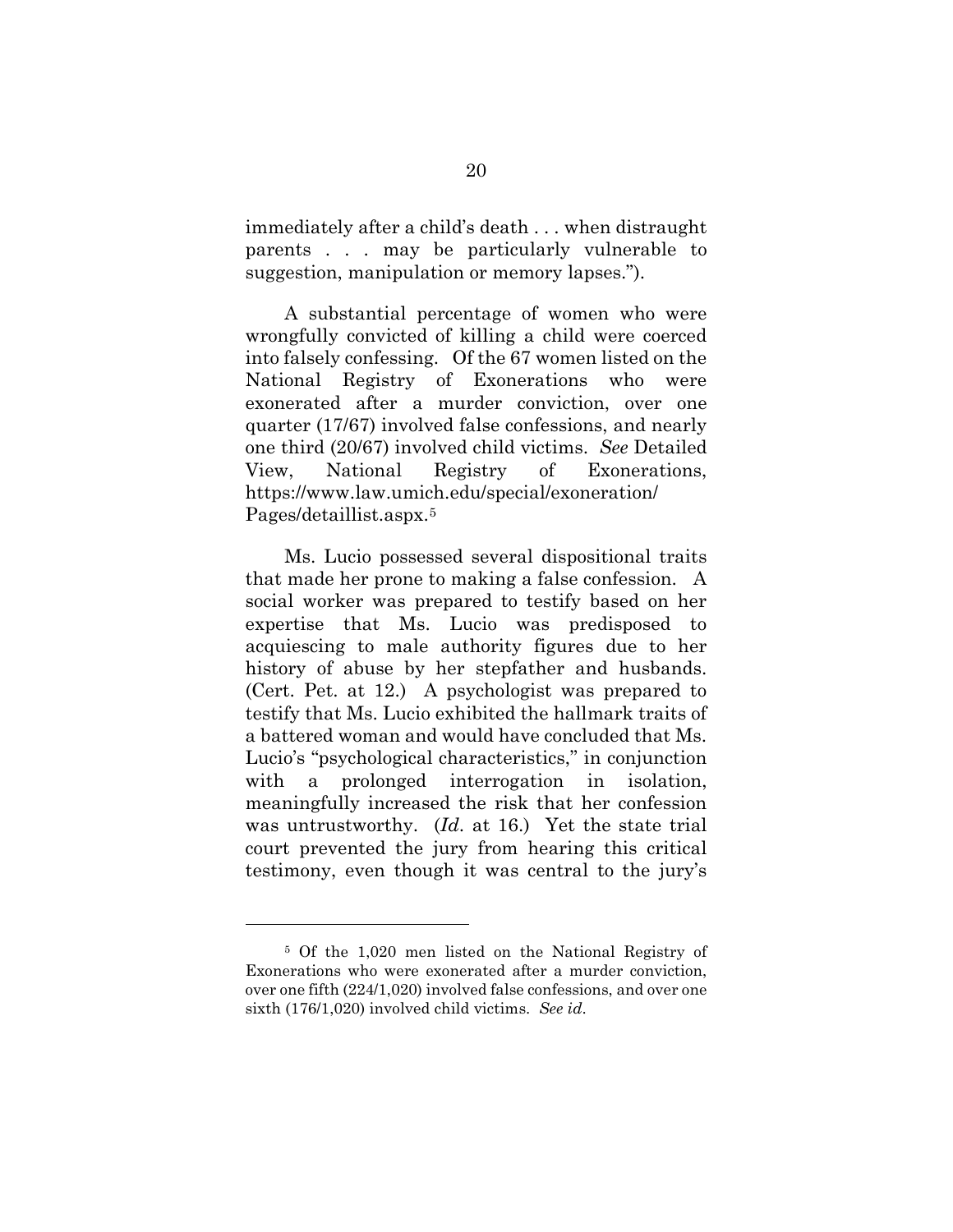assessment of the veracity of Ms. Lucio's confession and key to her defense.

### <span id="page-31-0"></span>**C. Confession Evidence Is Uniquely Powerful and Defendants Challenging its Reliability Must Be Permitted to Provide Relevant Expert Testimony**

<span id="page-31-3"></span><span id="page-31-2"></span>Juries place tremendous weight on confessions. Saul M. Kassin & Katherine Neumann, *On the Power of Confession Evidence: An Experimental Test of the Fundamental Difference Hypothesis*, 21 L. & Hum. Behav. 469, 479 (1997). Studies of mock juries show that "confessions have more impact on verdicts than do other potent forms of evidence." Saul M. Kassin, *Why Confessions Trump Innocence*, 67 Am. Psych. 431, 433 (2012). Especially in light of the great weight juries accord confession evidence, any meaningful right to present a complete defense must allow reliable, relevant expert testimony where a confession is disputed.

<span id="page-31-4"></span><span id="page-31-1"></span>Expert testimony regarding false confessions, like all admissible expert testimony, rests "on a reliable foundation." *Daubert v. Merrell Dow Pharms., Inc.*, 509 U.S. 579, 597 (1993); *see also General Acceptance of Confessions Research*, *supra*, at 70 tbl. 2, 71-72, 72 tbl. 4 (noting an agreement rate of at least 80% on many findings, including a heightened risk of false confessions when certain interrogation techniques are used and when the accused has a suggestible personality or is diagnosed with a psychological disorder). Experts testifying on interrogation techniques and/or the accused's dispositional attributes often base their opinions on personal examinations of the accused, a review of the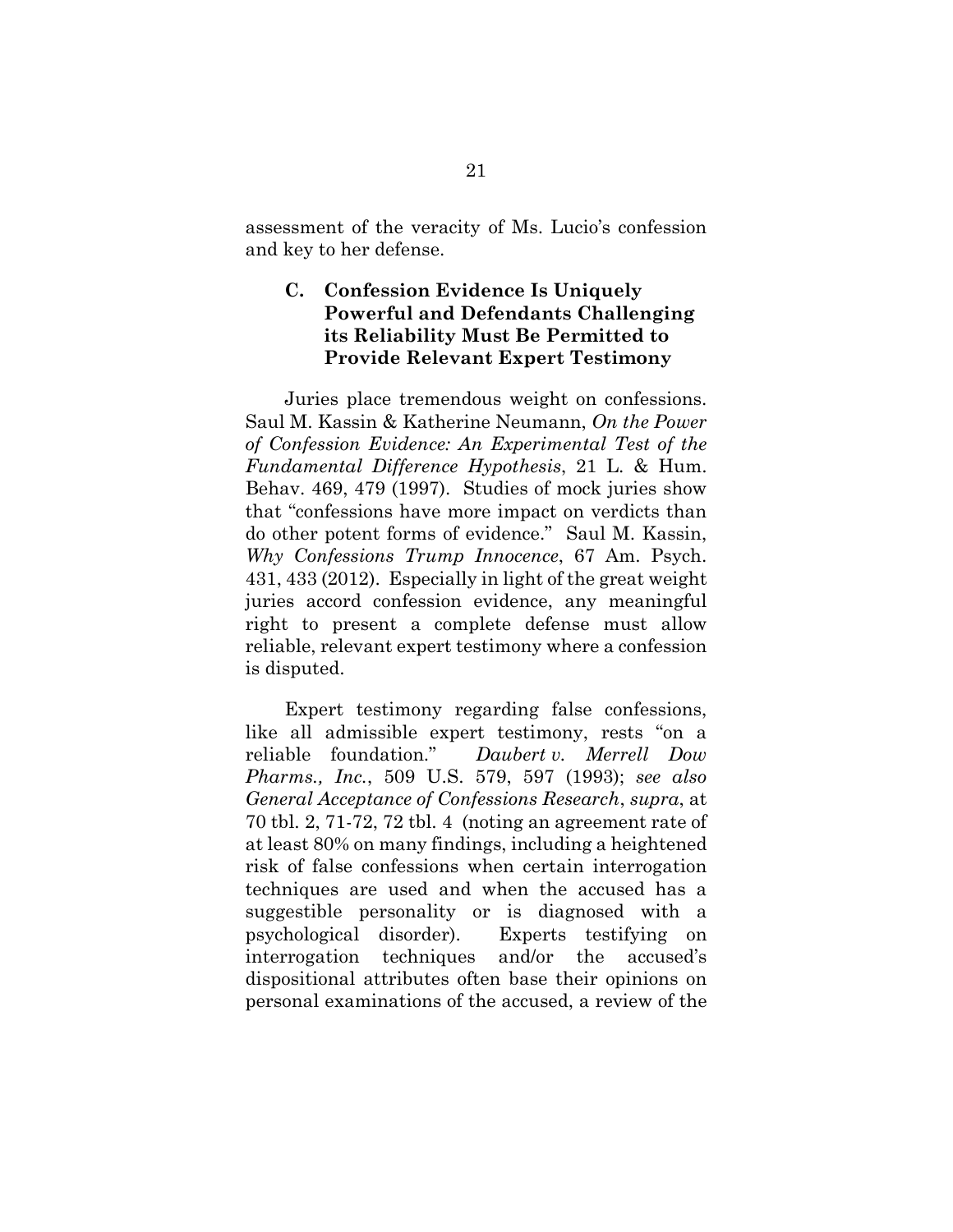<span id="page-32-0"></span>accused's history and a reliable foundation of peerreviewed studies and articles that present results based on empirical data and statistical tests that can be replicated and scrutinized.[6](#page-32-2) Danielle E. Chojnacki et al., *An Empirical Basis for the Admission of Expert Testimony on False Confessions*, 40 Ariz. St. L. J. 1, 12-19 (2008) (describing the role and scope of expertise of false-confessions expert witnesses); *see also Police-Induced Confessions*, *supra*, at 14–23 (summarizing literature on false confessions).

<span id="page-32-1"></span>It is difficult for jurors to understand even the possibility that someone would confess to a crime they did not commit. *See* Richard A. Leo & Brittany Liu, *What Do Potential Jurors Know About Police Interrogation Techniques and False Confessions?*, 27 Behav. Scis. & L. 381, 395 (2009) (noting that participants in their study generally "did not appear to believe that psychological interrogation techniques were likely to elicit false confessions"). Without expert explanations, juries are unlikely to allow for the possibility that a confession might have been false.

Experts help juries understand the phenomenon of false confessions and, therefore, can help safeguard

<span id="page-32-2"></span><sup>6</sup> With respect to the experts in Ms. Lucio's case, Ms. Norma Villanueva and Dr. John Pinkerman, though not "false confession" experts *per se*, would have provided testimony relevant to the veracity of Ms. Lucio's confession. Ms. Villanueva, a social worker trained in mental health diagnosis, intended to base her testimony on standard methods in her field and a review of Ms. Lucio's history, and Dr. Pinkerman, a psychologist, intended to base his testimony on a personal assessment of Ms. Lucio, a review of evidence from the case and a review of the literature on Battered Woman Syndrome and false confessions. (Cert. Pet. 11–13.)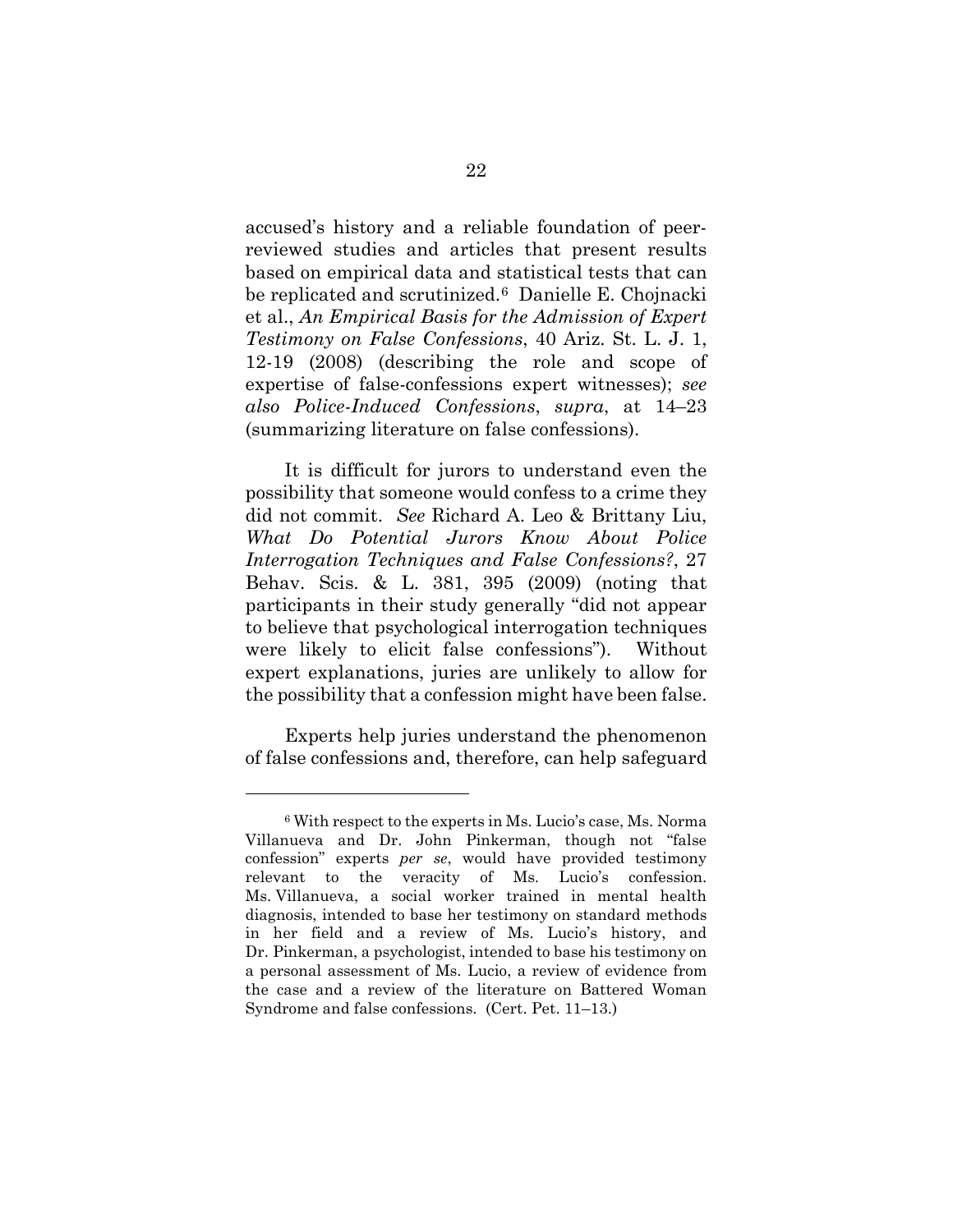against miscarriages of justice. For example, an expert can explain that not all confessions are honestly made and identify dispositional and situational factors that may lead to a false confession. Experts may explain the ways in which interrogation tactics influence and solicit confessions, which would not otherwise be apparent to the average juror, who is unlikely to recognize these tactics. An expert is therefore an indispensable aid to the jury in evaluating the legitimacy of a confession. *Id.* at 397 ("If we cannot be sure that what potential jurors believe about false confessions is accurate, then we cannot be sure that real jurors will make an accurate determination of the reliability of confession evidence without the additional assistance provided in the testimony of an expert witness.")

<span id="page-33-1"></span>Failure to permit expert testimony as to disputed confessions is likely to lead to wrongful convictions of innocent people in the future, as was the case with Ms. Eskew and Mr. Thomas, *supra*, at 14–16. In view of the weight placed on confession evidence, the lack of familiarity among jurors of the prevalence and causes of false confessions, and the reliable expert evidence in this field, the complete-defense right requires that defendants challenging the reliability of their confession must have the opportunity to submit relevant expert testimony.

#### **CONCLUSION**

<span id="page-33-0"></span>For the foregoing reasons, *amici* respectfully request that the Court grant Petitioner's request for a writ of certiorari.